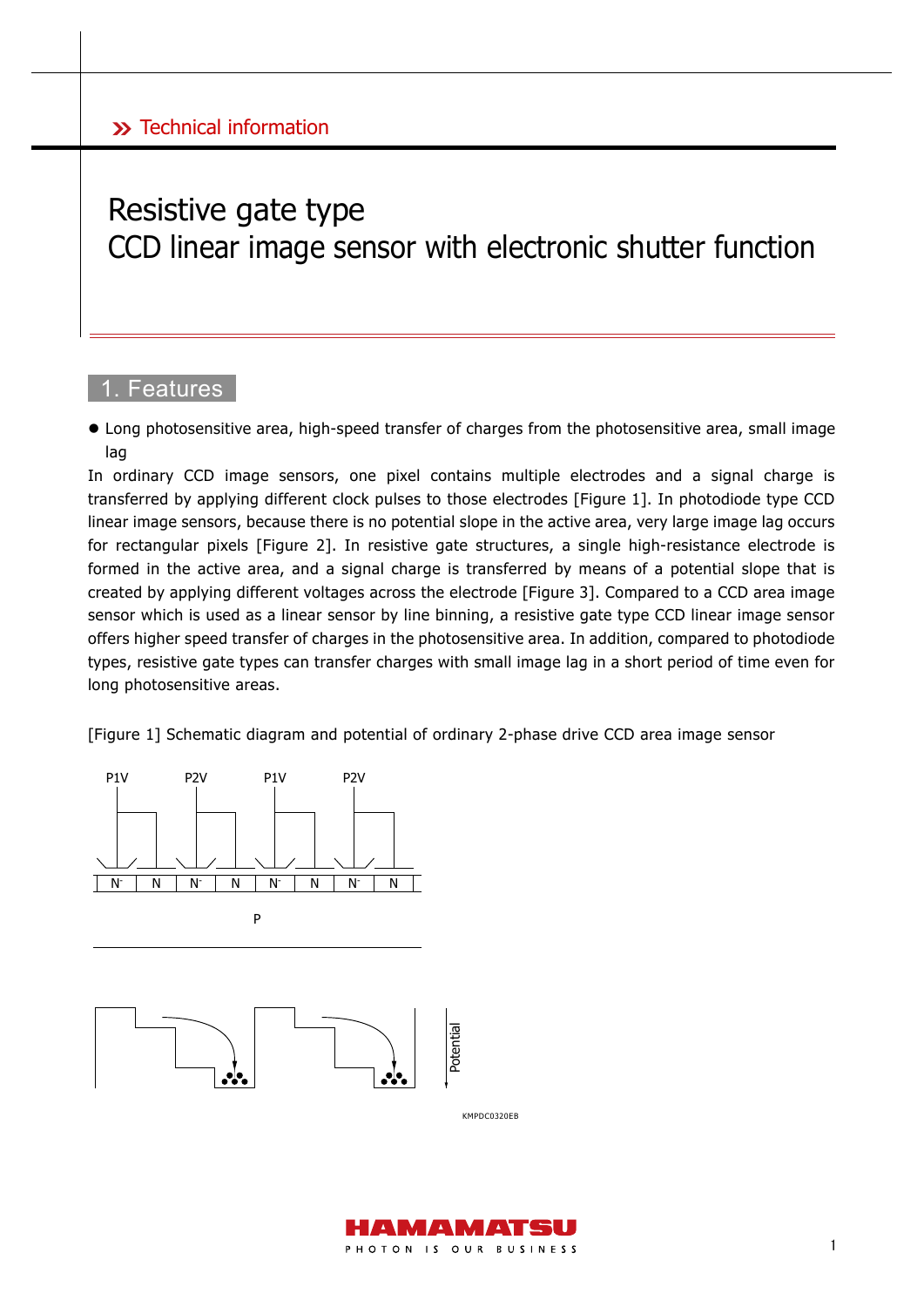[Figure 2] Schematic diagram and potential of photodiode type CCD linear image sensor



[Figure 3] Schematic diagram and potential of resistive gate type CCD linear image sensor



• Electronic shutter

The electronic shutter function can be used to accumulate a signal charge in as short a time as a few microseconds. The shutter timing can be synchronized with an external trigger (see "4. Electronic shutter and anti-blooming").

#### • Anti-blooming function

Setting the all reset gate voltage enables controlling of not only the electronic shutter but also the anti-blooming function (see "4. Electronic shutter and anti-blooming").

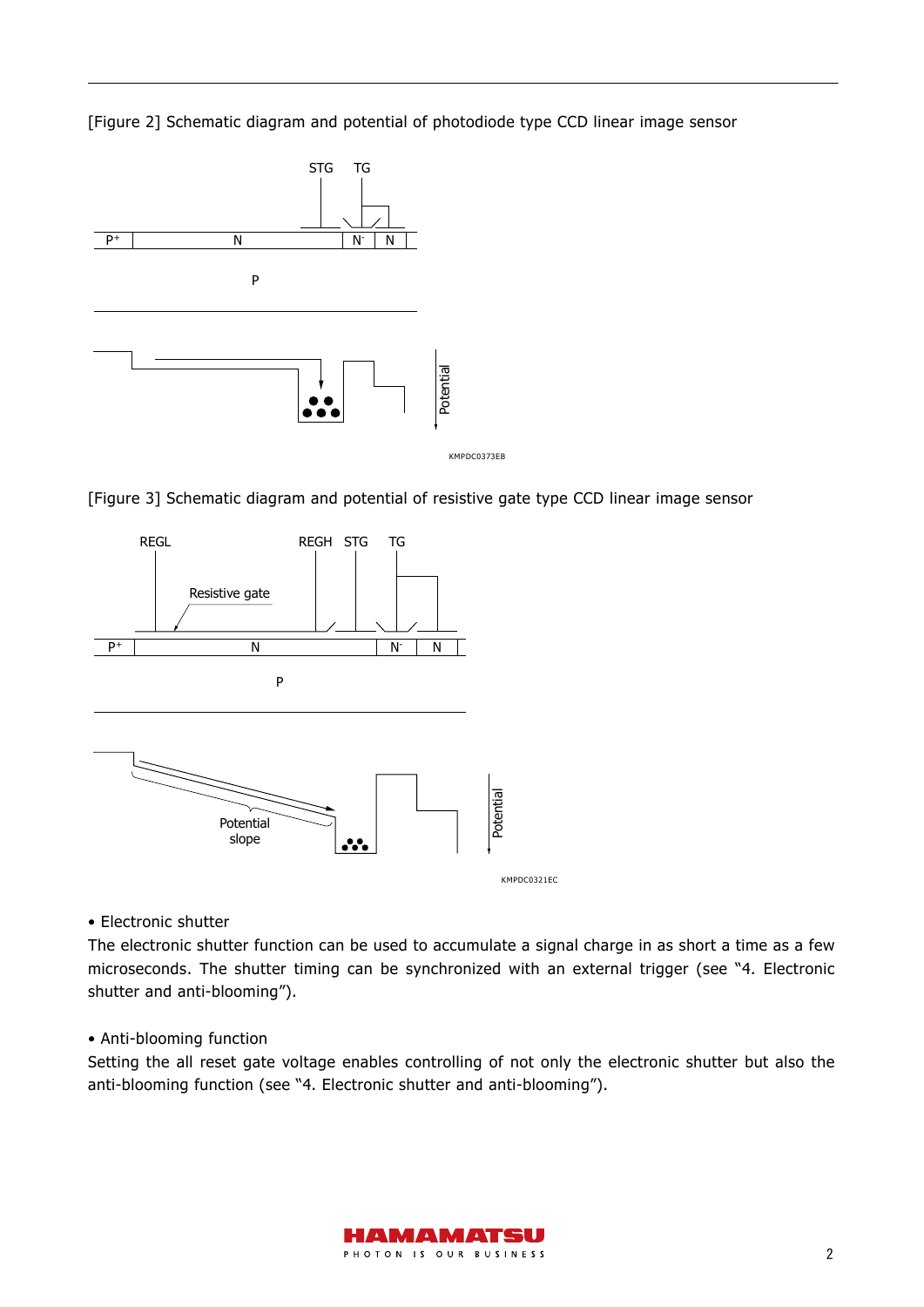• Capable of both non-MPP operation and MPP operation

When performing repeated measurements over a short integration time (e.g., 1 ms or less) in which dark current can be ignored, use the sensor in the state where a potential slope is always formed at all times (non-MPP operation). On the other hand, when accumulating over a long integration time, dark current may be a problem. In this situation, apply a specific voltage to the resistive gate during integration. This will set the portions under the resistive gate to the inverted state, thus reducing the dark current (MPP operation, see "5. Non-MPP operation and MPP operation").

• High sensitivity over a wide spectral range, nearly flat spectral response [Figure 4]

[Figure 4] Spectral response (without window)



#### • Low etaloning

KMPDC0316EA

With back-thinned CCDs, when the incident light has a long wavelength, etaloning may occur due to interference. This product uses a back-thinned CCD, but etaloning is reduced by adopting our unique structure that is less prone to interference [Figure 5].

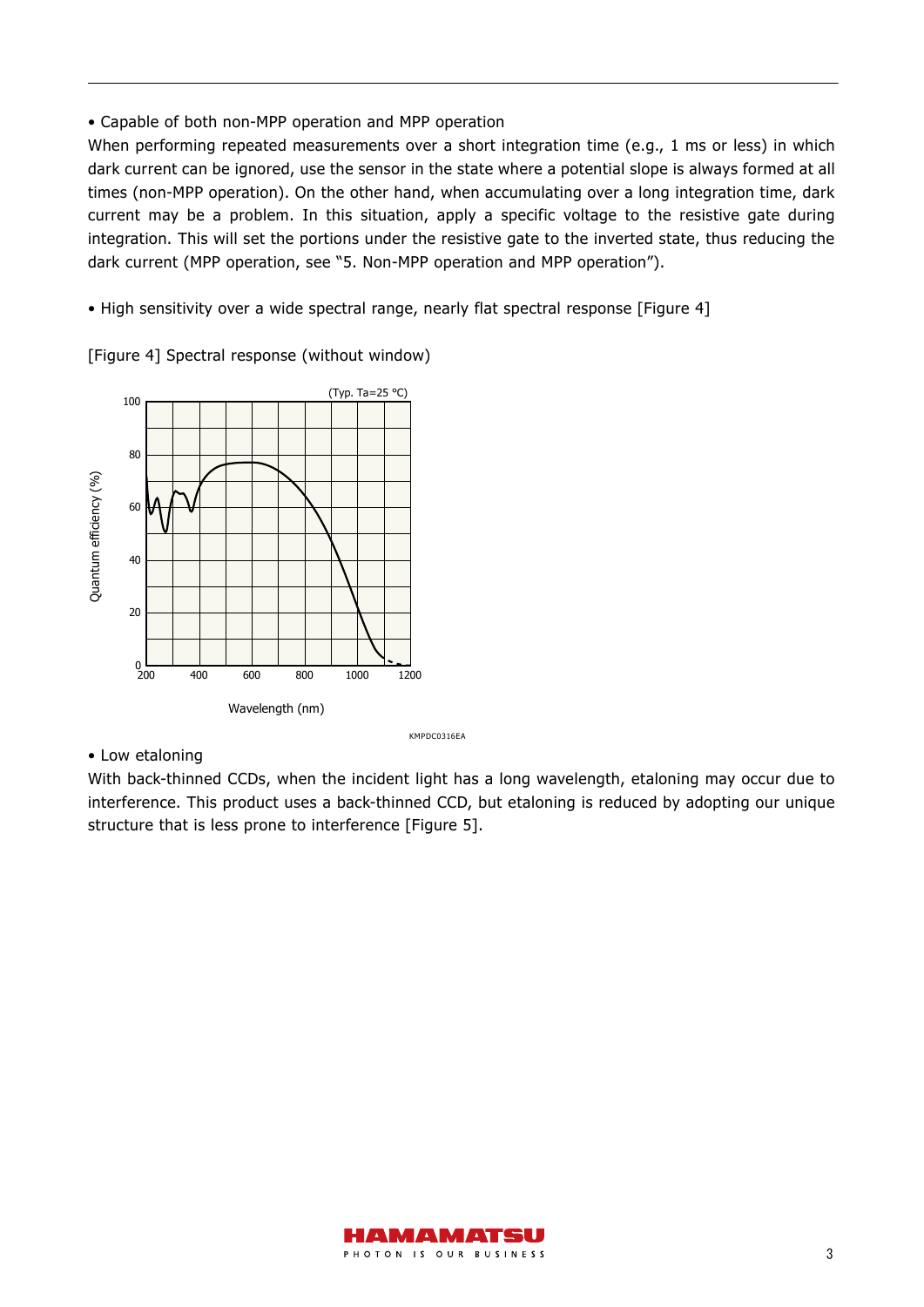

[Figure 5] Etaloning characteristics (typical example)

KMPDC0284EB

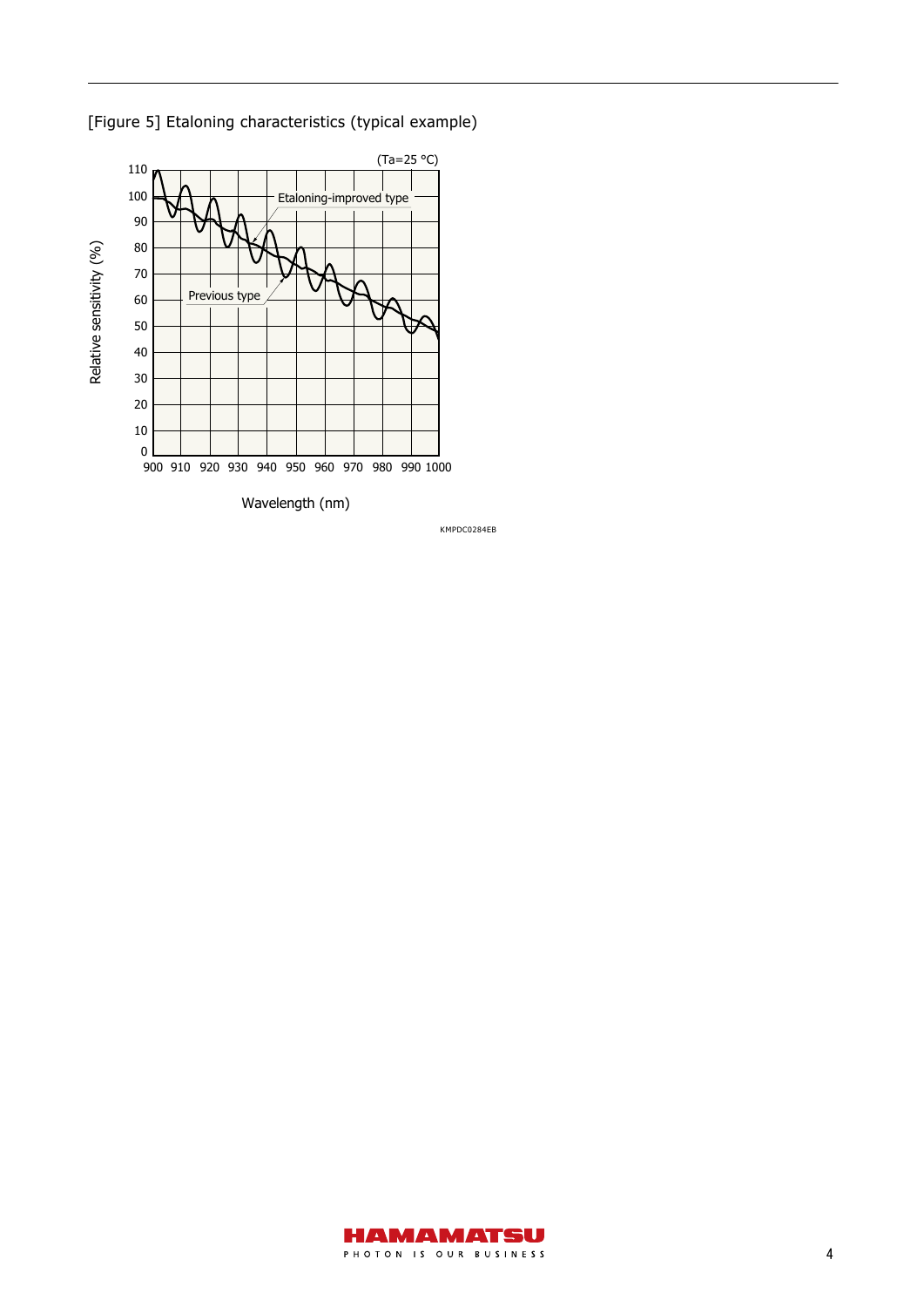| [Table 1] Comparison of CCDs with similar pixel sizes (Typ.) |  |  |  |
|--------------------------------------------------------------|--|--|--|
|                                                              |  |  |  |

| Product name                                              |                                                                                                                                                                             | CCD area image sensor                               | Resistive gate type CCD linear<br>image sensor with electronic<br>shutter function                       |                                                                                                  |  |  |
|-----------------------------------------------------------|-----------------------------------------------------------------------------------------------------------------------------------------------------------------------------|-----------------------------------------------------|----------------------------------------------------------------------------------------------------------|--------------------------------------------------------------------------------------------------|--|--|
|                                                           |                                                                                                                                                                             |                                                     | S11155/S11156-2048                                                                                       |                                                                                                  |  |  |
| Type no.                                                  | S10420-1106-01                                                                                                                                                              | S11071-1106                                         | $-01$<br>(Previous type)                                                                                 | $-02$<br>(Improved type)                                                                         |  |  |
| Features                                                  | Low dark current<br>• Low dark current<br>$\bullet$<br>• High sensitivity<br>• High sensitivity<br>No image lag<br>• No image lag<br>• Low noise<br>• High-speed<br>readout |                                                     | • High-speed readout<br>• Long photosensitive area<br>• Small image lag<br>• Electronic shutter function |                                                                                                  |  |  |
| Application example                                       | Spectrophotometry<br>(low-level light)                                                                                                                                      | Spectrophotometry<br>(low-level light)              | Spectrophotometry<br>(low to high-level light)                                                           |                                                                                                  |  |  |
| CCD type                                                  | Back-thinned type                                                                                                                                                           | Back-thinned type                                   |                                                                                                          | Back-thinned type                                                                                |  |  |
| Photosensitive area<br>structure                          | <b>CCD</b>                                                                                                                                                                  | <b>CCD</b>                                          |                                                                                                          | Resistive gate type CCD                                                                          |  |  |
| Pixel pitch                                               | $14 \mu m$                                                                                                                                                                  | $14 \mu m$                                          |                                                                                                          | $14 \mu m$                                                                                       |  |  |
| Photosensitive area<br>length                             | 896 µm                                                                                                                                                                      | 896 µm                                              |                                                                                                          | S11155 series: 500 µm<br>S11156 series: 1000 µm                                                  |  |  |
| <b>CCE</b>                                                | 6.5 $\mu$ V/e <sup>-</sup>                                                                                                                                                  | $8 \mu V/e^-$                                       | $8 \mu V/e^-$                                                                                            | $10 \mu V/e^-$                                                                                   |  |  |
| Full well capacity                                        | 300 ke <sup>-</sup>                                                                                                                                                         | 200 ke <sup>-</sup>                                 |                                                                                                          | 200 ke <sup>-</sup>                                                                              |  |  |
| Dark current<br>(MPP operation)                           | 3.5 ke <sup>-</sup> /pixel/s<br>(full line binning)                                                                                                                         | 3.5 ke <sup>-</sup> /pixel/s<br>(full line binning) | S11155 series:<br>4 ke <sup>-</sup> /pixel/s<br>S11156 series:<br>8 ke <sup>-</sup> /pixel/s             | S11155 series:<br>10 ke <sup>-</sup> /pixel/s<br>S11156 series:<br>15 ke <sup>-</sup> /pixel/s   |  |  |
| Dark current<br>(non-MPP<br>operation)                    |                                                                                                                                                                             |                                                     | S11155 series:<br>50 ke <sup>-</sup> /pixel/s<br>S11156 series:<br>100 ke <sup>-</sup> /pixel/s          | S11155 series:<br>100 ke <sup>-</sup> /pixel/s<br>S11156 series:<br>200 ke <sup>-</sup> /pixel/s |  |  |
| Readout noise                                             | 6 e <sup>-</sup> rms                                                                                                                                                        | 30 e <sup>-</sup> rms                               | 30 e <sup>-</sup> rms                                                                                    |                                                                                                  |  |  |
| Dynamic range                                             | 50000                                                                                                                                                                       | 6670                                                | 6670                                                                                                     |                                                                                                  |  |  |
| Output circuit                                            | Low-noise amp                                                                                                                                                               | High-speed amp                                      |                                                                                                          | High-speed amp                                                                                   |  |  |
| Pixel rate                                                | 0.25 MHz typ.                                                                                                                                                               | 5 MHz typ.<br>$0.65$ kHz typ.                       |                                                                                                          | 5 MHz typ.                                                                                       |  |  |
| Line rate                                                 | 0.1 kHz typ.<br>(full line binning)                                                                                                                                         |                                                     |                                                                                                          | 2 kHz typ.                                                                                       |  |  |
| Integration time*1                                        | 5 ms to 40 s                                                                                                                                                                | 1.3 ms to 30 s                                      | 2 µs to 1 ms (Non-MPP operation)<br>1 ms to 7 s (MPP operation)                                          |                                                                                                  |  |  |
| Image lag <sup>*2</sup><br>None                           |                                                                                                                                                                             | None<br>None                                        |                                                                                                          | $0.1\%$ typ., 1% max.                                                                            |  |  |
| Electronic shutter                                        | None                                                                                                                                                                        |                                                     |                                                                                                          | Yes                                                                                              |  |  |
| Readout time of                                           |                                                                                                                                                                             |                                                     | S11155 series:                                                                                           | S11155 series:                                                                                   |  |  |
| charges in the                                            |                                                                                                                                                                             |                                                     | $80 \mu s$                                                                                               | $5 \mu s$                                                                                        |  |  |
| photosensitive<br>area $*3$                               |                                                                                                                                                                             |                                                     | S11156 series:<br>$300 \mu s$                                                                            | S11156 series:<br>$20 \mu s$                                                                     |  |  |
| Anti-blooming<br>Yes<br>(horizontal register)<br>function |                                                                                                                                                                             | Yes<br>(horizontal register)                        |                                                                                                          | Yes (storage gate)                                                                               |  |  |
| Horizontal register<br>light shield                       |                                                                                                                                                                             |                                                     | Light shielding property on -02 is<br>better than -01.*4                                                 |                                                                                                  |  |  |

\*1: Varies depending on the operating conditions

- \*2: Varies depending on the light incident conditions and sensor operating conditions (see "6. Unread charges")
- \*3: Time when image lag in the photosensitive area becomes 0.1% typical or less
- \*4: See "(3) Light shielding of the horizontal shift register in 12. Other information"

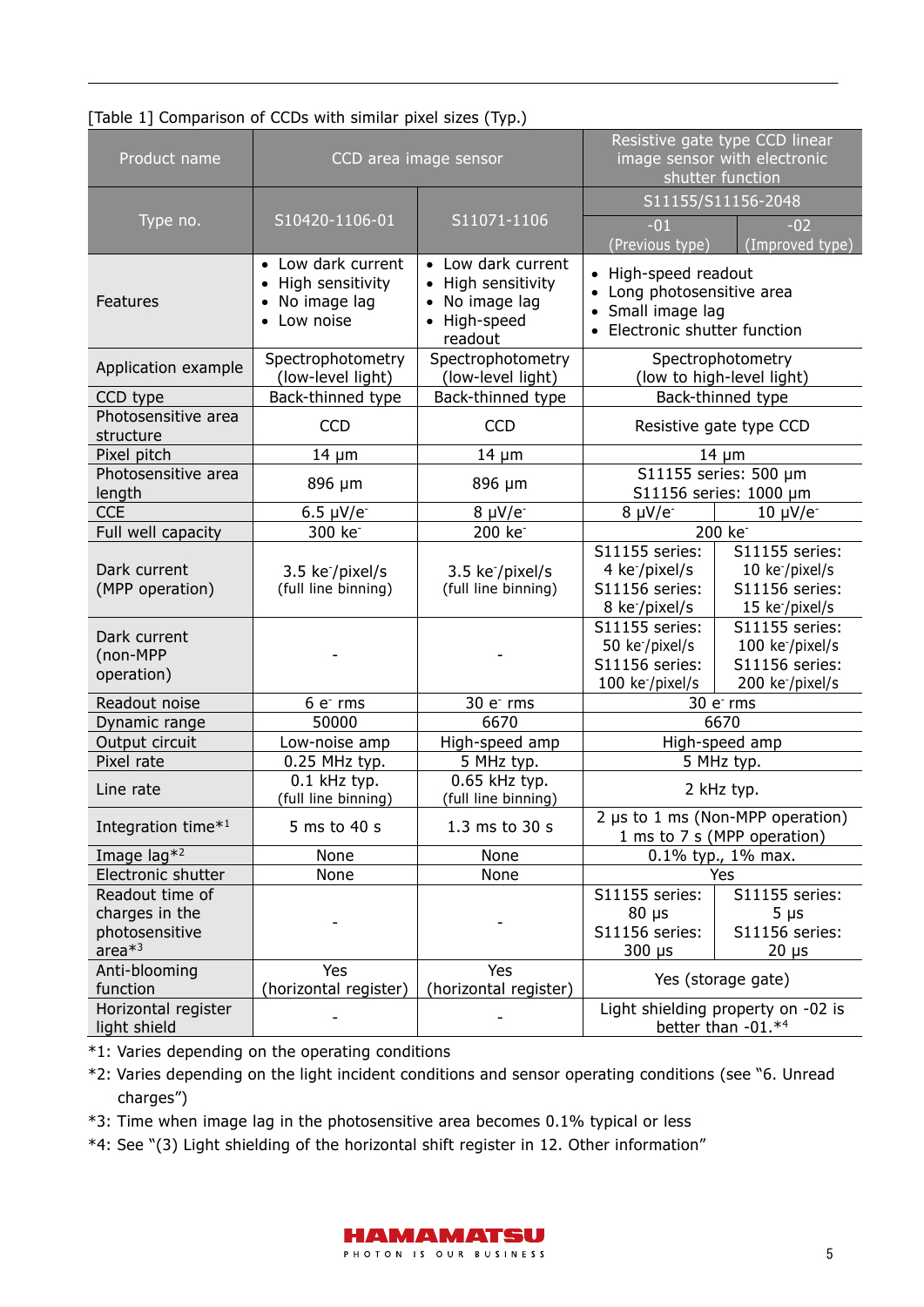## 2. Device structure

[Figure 6] Device structure (S11155/S11156-2048-01)

#### (a) Entire device drawing



KMPDC0339ED

(b) Enlarged view [dotted line section in (a) Entire device drawing]



KMPDC0374EB

AMAMATSU PHOTON IS OUR BUSINESS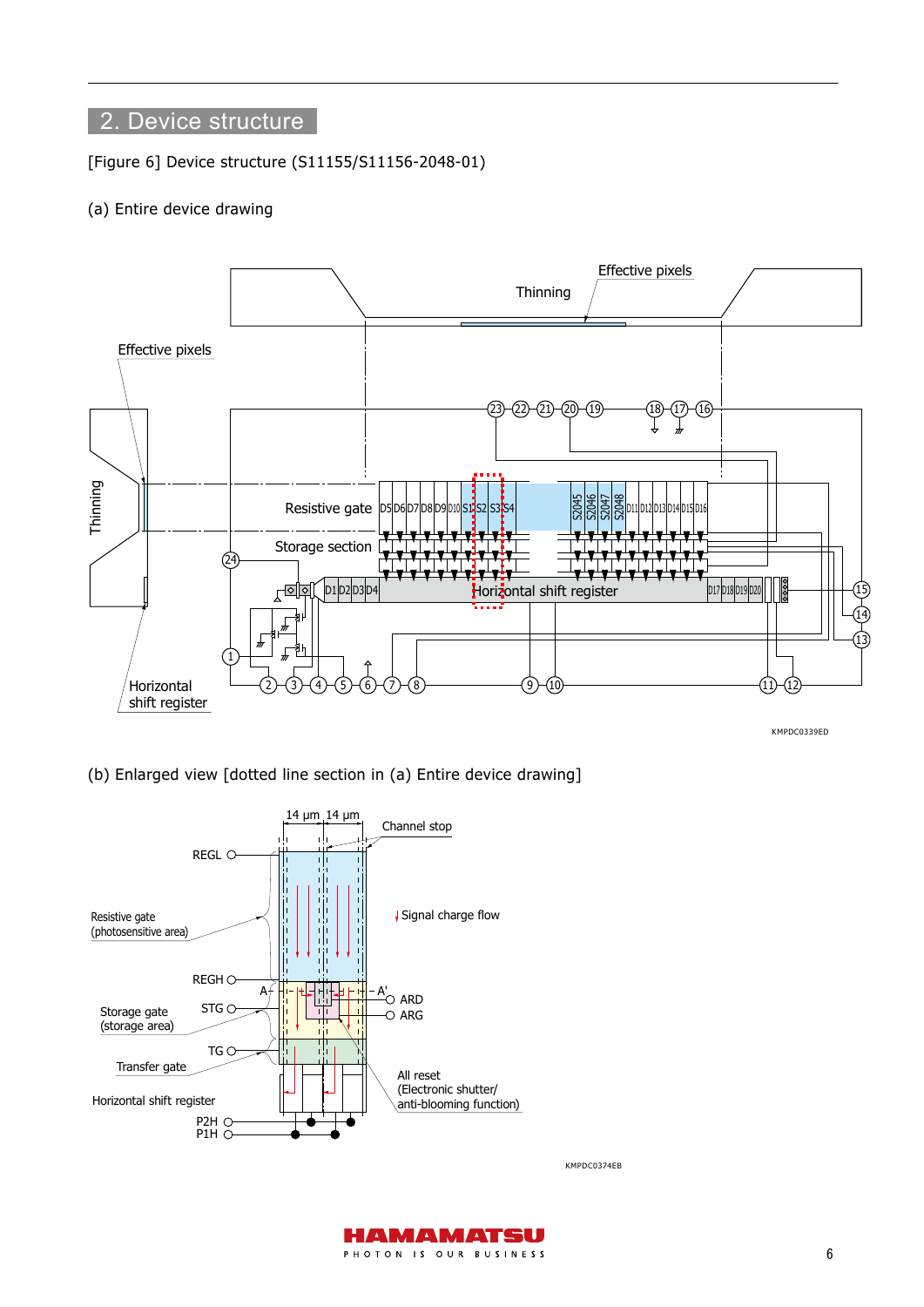### [Figure 7] Device structure (S11155/S11156-2048-02)



### (a) Entire device drawing

KMPDC0543EB

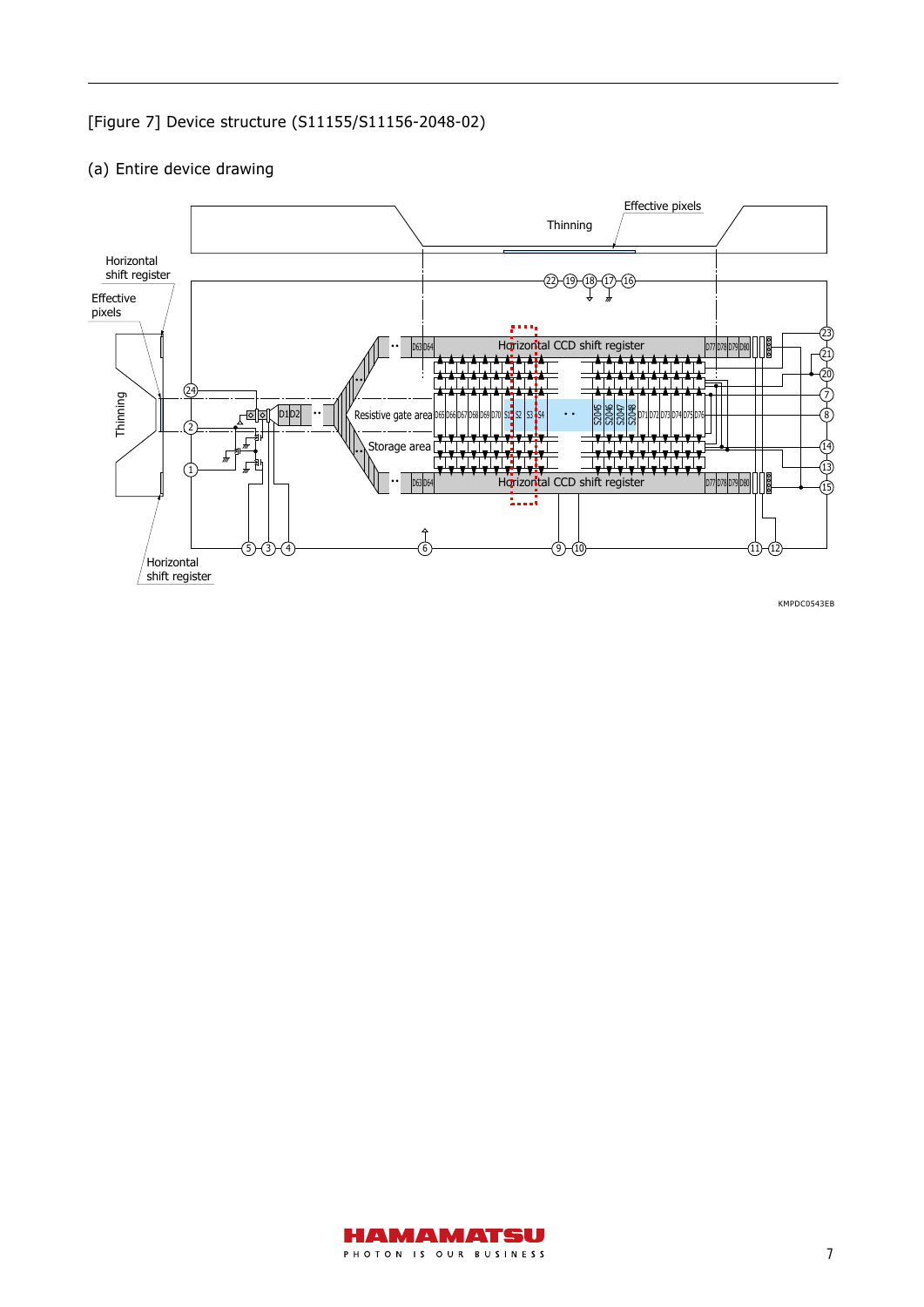

(b) Enlarged view [dotted line section in (a) Entire device drawing]

In the case of the improved type (S11155/S11156-2048-02), signal charges generated by photoelectric conversion at each pixel of the photosensitive area are directed upward or downward based on the boundary line at the center of the photosensitive area and transferred. Then, the signals are combined through the horizontal shift register and read out by a single amplifier. With the improved type, the charge transfer distance can be reduced even with the same photosensitive area height. This has enabled the reduction of the readout time (charge transfer time).

Note that since the improved type has a structure that combines signals with horizontal shift register and reads out the results, there are more horizontal blank pixels than the previous type (S11155/S11156-2048-01) (number of blank pixels: previous type: 4, improved type: 64). The improved type has more number of horizontal readout pixels than the previous type, but the line rate is the same (2 kHz typ.).

To accumulate as many signal charges as possible, the light incident position and distribution must be made as horizontally symmetrical as possible at the center of the photosensitive area. As shown in Figure 7 (b), if the light incident position and distribution are greatly offset upward or downward, signal charges may exceed the saturation charge of the storage gate. The saturation charge of the top and bottom storage gates is approximately 150 ke<sup>-</sup> each, and any charges exceeding this value are

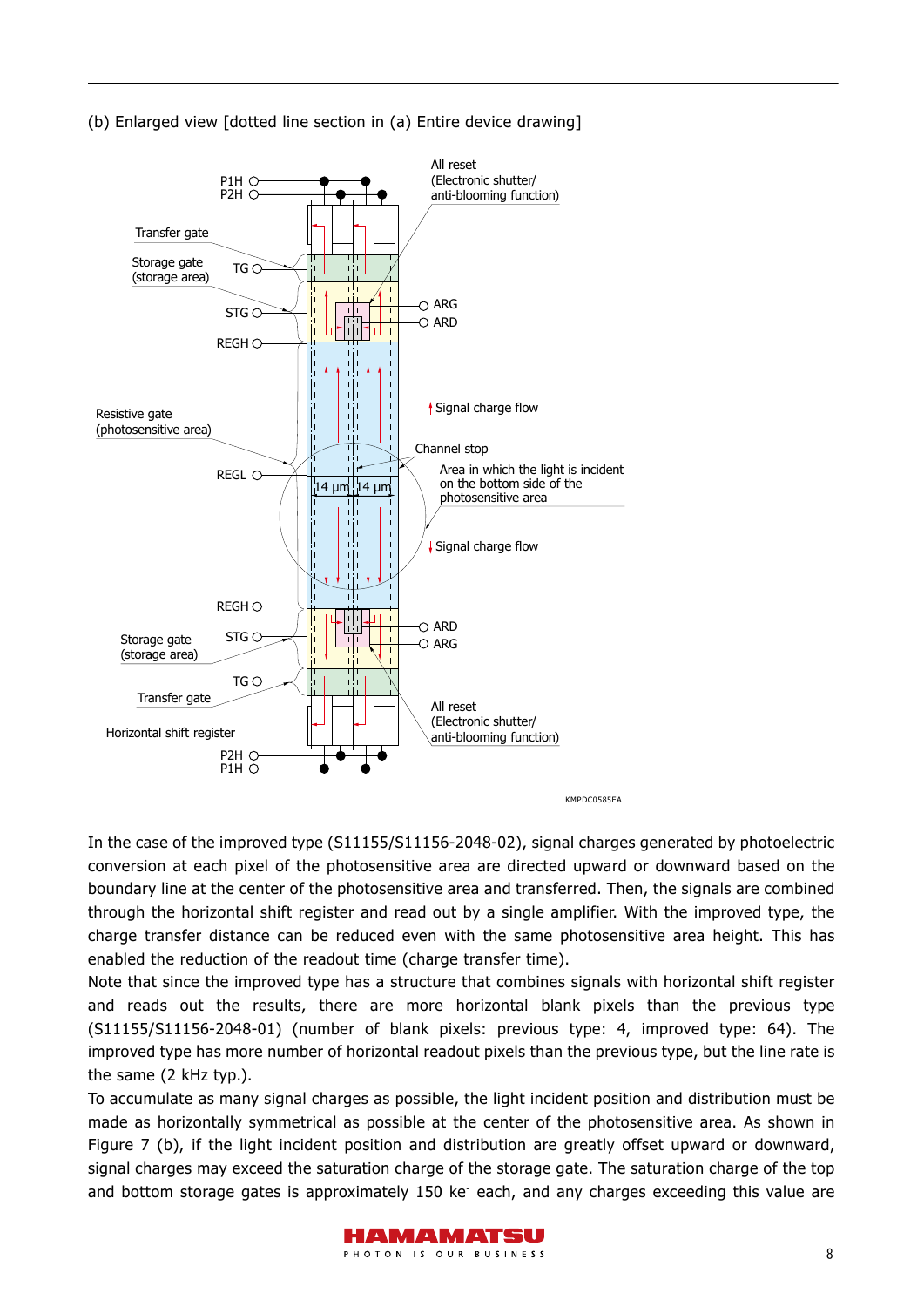discarded in the adjacent all reset drain (ARD). As a result, as shown in the graph of Figure 8, the linearity of the "sum of the signals of each side" changes during the integration time in which the "signal of the bottom side" has reached saturation. In addition, when the "signal of the bottom side" saturates, the difference in the output of odd and even pixels becomes apparent. This phenomenon occurs because the full well capacity of the storage gate is different between odd and even pixels (due to the ARD position offset).

If the bias in the light cannot be avoided, the applied ARG or ARD voltage must be changed in order to increase the saturation charge of the storage gate on one side (in this case, anti-blooming does not work).

Example: ARG's low voltage:  $+1$  V  $\rightarrow$  0 V, ARD:  $+14$  V  $\rightarrow$   $+13$  V



[Figure 8] Output linearity when the light is incident on the bottom side of the photosensitive area [typical example, see Figure 7 (b)]

KMPDB0458EA

#### 3. Signal detection flow

• Resistive gate (photosensitive area)

To perform charge transfer at high speeds, a resistive gate structure is used in the photosensitive area. The back of the resistive gate is thinned, which enables the CCD to achieve high quantum efficiency over a wide spectral range in the same manner as ordinary back-thinned CCDs. The signal charge that is generated through photoelectric conversion at the resistive gate is transferred to the storage gate by the potential slope that is formed by the difference in the voltages that are applied across the resistive gate (applied to REGH and REGL).

Furthermore, the photosensitive area has a structure that suppresses the etaloning (an interference phenomenon that is characteristic of back-thinned CCDs) that occurs in near infrared wavelengths. Light incidence is suppressed in the areas of the chip other than the photosensitive area by a thick layer of silicon substrate.

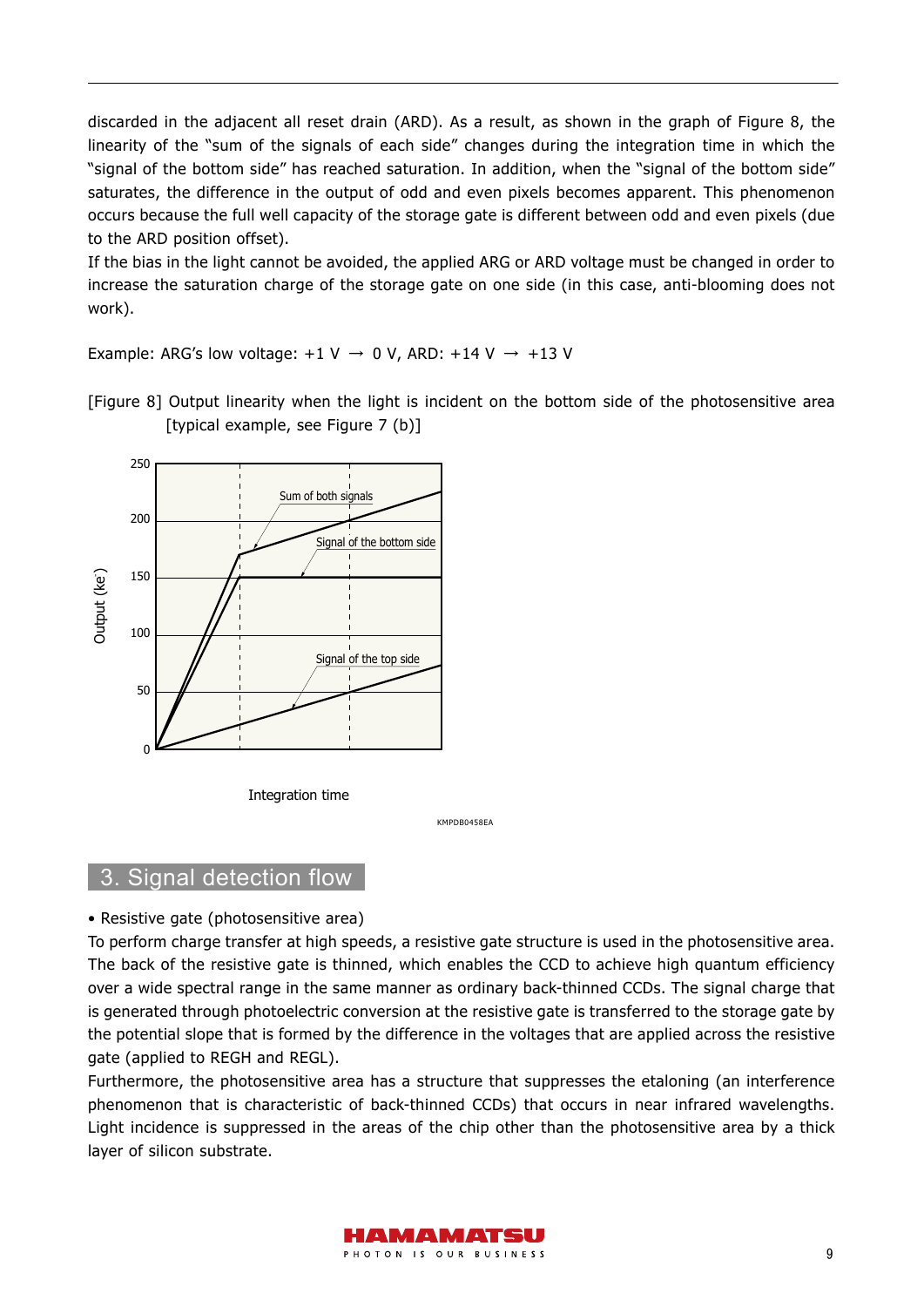#### • Storage gate

The signal charge that is transferred from the resistive gate is accumulated in the storage gate. A lateral type anti-blooming structure is next to the storage gate. This provides both an anti-blooming function and an electronic shutter function (see "4. Electronic shutter and anti-blooming").

#### • Transfer gate

The transfer gate is located between the storage gate and the horizontal shift register. When the transfer gate is set to high level, the signal charge that is accumulated in the storage gate is transferred to the transfer gate. When the transfer gate is then set to low level, the signal charge is transferred to the horizontal shift register.

#### • Horizontal shift register

The signal charge that has been transferred to the horizontal shift register is transferred to the output stage when clock pulses are applied to the horizontal shift register.

#### • Output stage

A MOSFET for charge-to-voltage conversion that is known as an FDA (floating diffusion amplifier) is embedded in the output stage [Figure 9]. The signal charge is transferred to capacitance Cfd, and the charge-to-voltage conversion occurs [Equation (1)].

 $Vfd =$  Signal charge / Cfd  $\cdots$   $(1)$ Vfd: output voltage

This voltage is impedance-converted through a two-stage MOSFET source follower circuit (gain  $\lt 1$ ) and output from the OS terminal. Because the CCD does not include an external load resistance (2.2 kΩ), it must be provided through an external circuit.

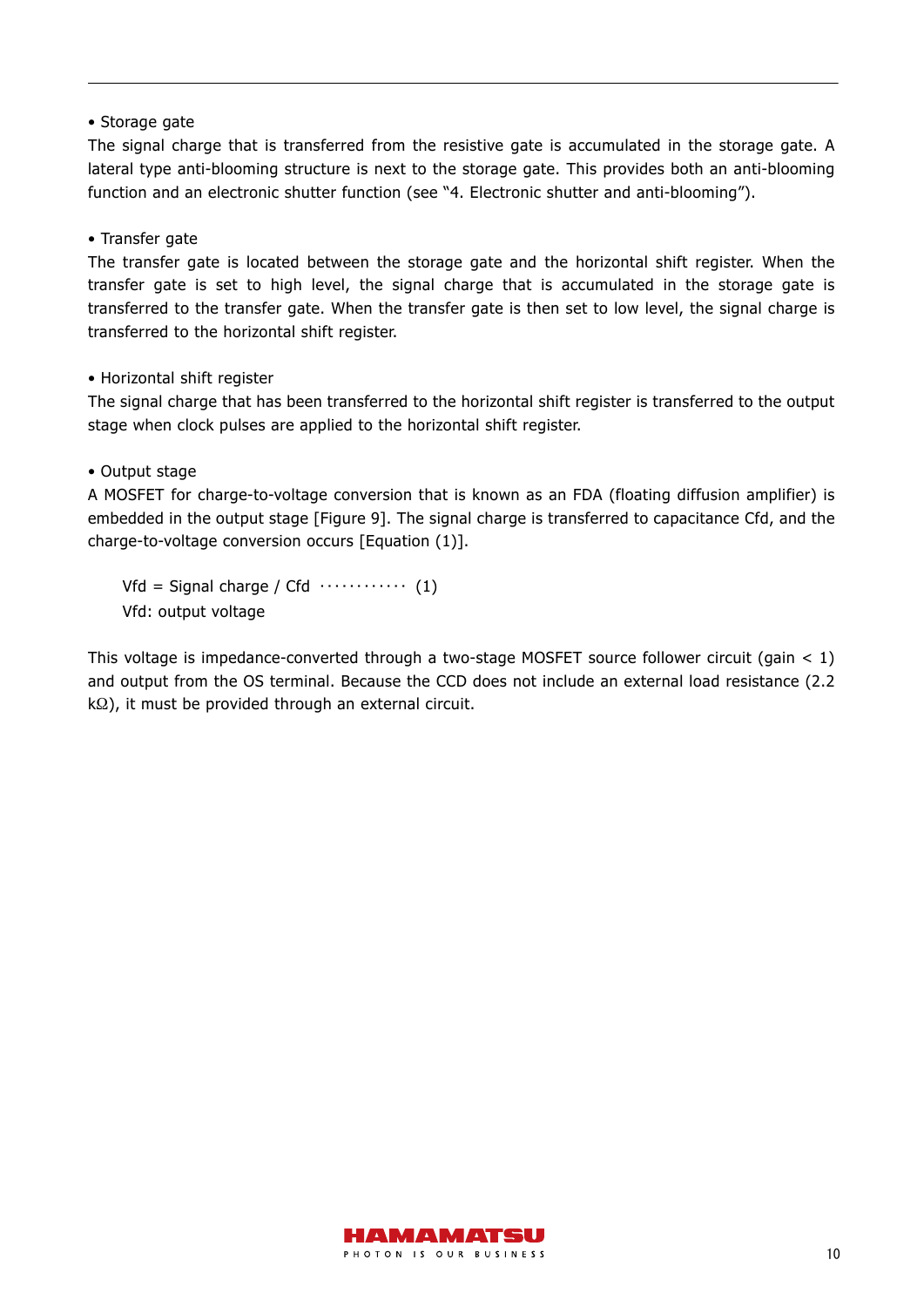[Figure 9] CCD output section using FDA



## 4. Electronic shutter and anti-blooming

A lateral type overflow drain structure (one for 2 pixels) is provided next to the storage gates of the resistive gate type CCD linear image sensor to achieve the electronic shutter function.

When the all reset gate (ARG) is set to low level, the signal charge is accumulated in the storage gate (STG). This is the state when the electronic shutter is open [Figure 10 (a)]. Any signal charge that exceeds the full well capacity is carried away into the all reset drain (ARD). This prevents blooming.

When the all reset gate is set to high level, the signal charge is carried away from the storage gate into the all reset drain. Therefore, the signal charge is not accumulated. This is the state when the electronic shutter is closed [Figure 10 (b)].

The full well capacity of the storage gate can be controlled by the all reset gate voltage. If the saturation charge of the storage gate is increased, blooming may occur at the storage gate. If the saturation charge of the storage gate is increased even further, blooming will occur in the latter-stage horizontal shift register and the like.

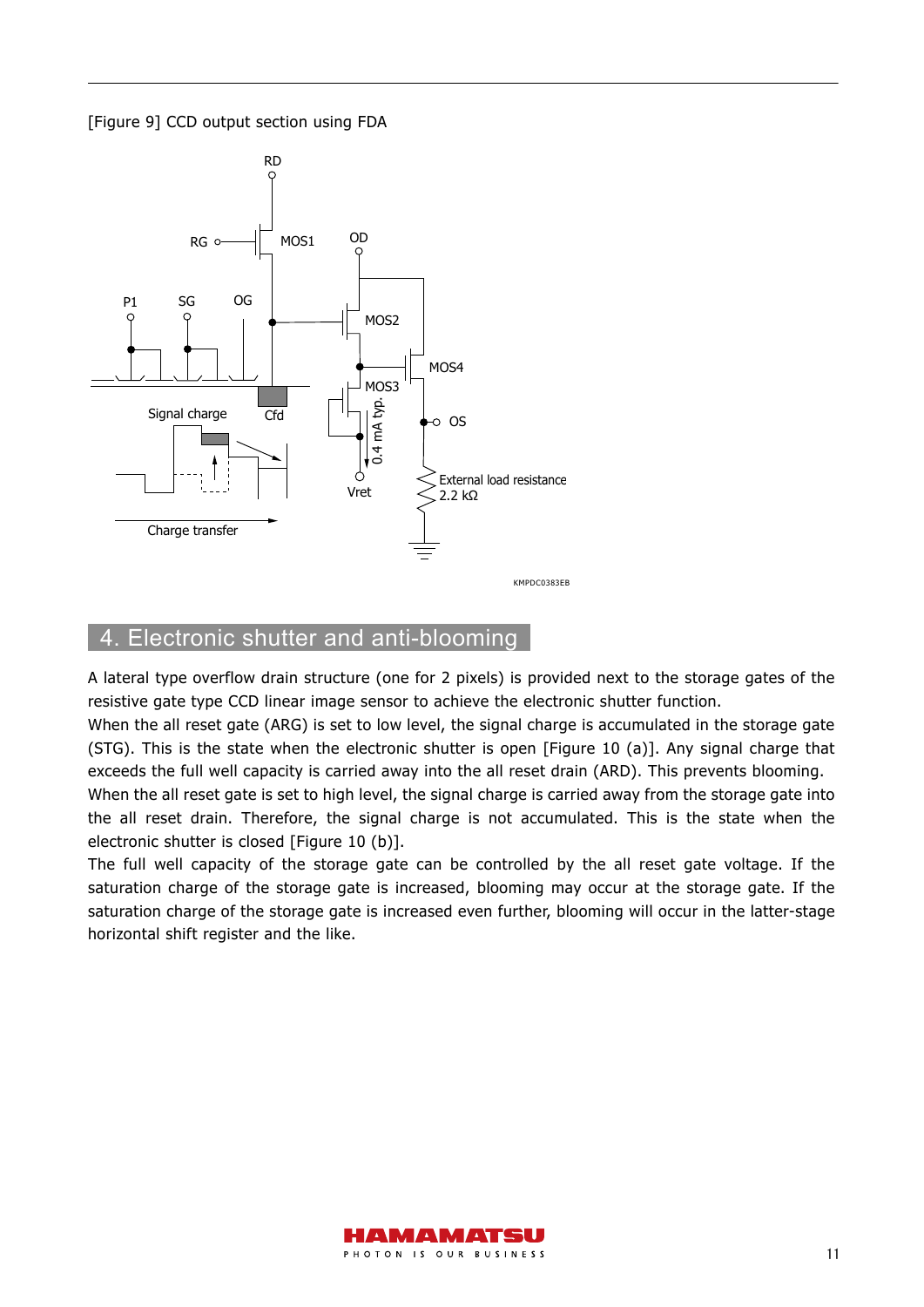[Figure 10] Schematic diagram and potential of all reset section (cross-section structure of the area denoted by broken line A-A' in [Figure 6 (b)])

(a) ARG: low level, Electronic shutter: open [integration state (anti-blooming state)]



KMPDC0375EA

(b) ARG: high level, Electronic shutter: closed (reset state)



• Integration time

When an electronic shutter is used, the integration time is defined as the time from when the all reset gate is set to low level to when the accumulated signal charge is transferred to the horizontal shift register (the length of time until the transfer gate becomes low level [Figure 11]). Any signal charge that is generated outside of this period is carried away into the all reset drain during the period that the all reset gate is set to high level and is not read out as signals.

If the electronic shutter function is not used, the all reset gate is set to low level at all times. In this situation, the integration time is the same as the readout cycle.

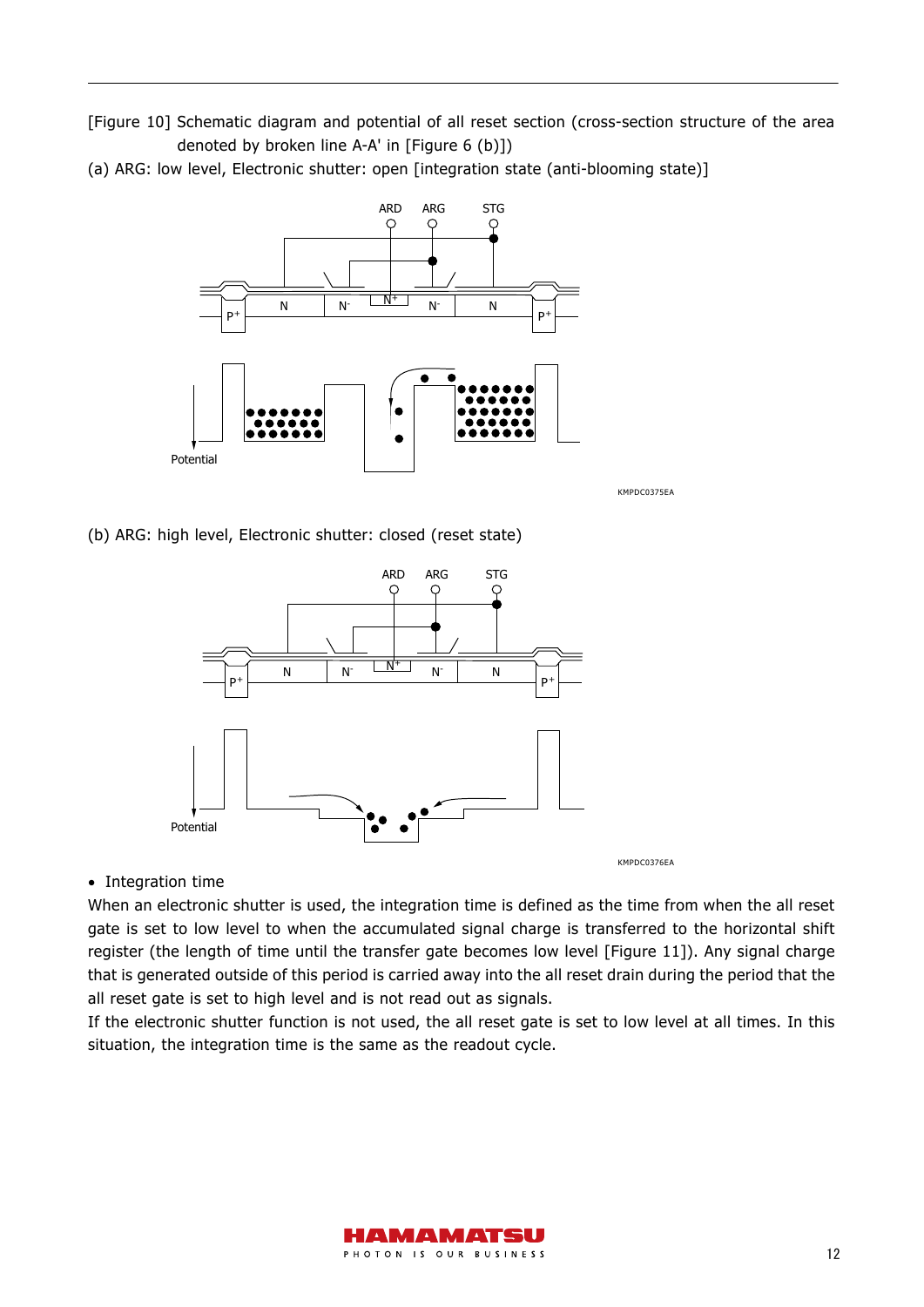#### [Figure 11] Timing chart (when electronic shutter is in use)



## 5. Non-MPP operation and MPP operation

MPP (multi-pinned phase) operation is performed by setting the portions under all MOS structure gates, which constitute the CCD electrodes, to the inverted state (except for storage gate). In MPP operation, the oxide film interface is inverted by holes supplied from the channel stop region. The generation of thermally excited electrons on the oxide film interface is drastically suppressed, thus resulting in a state with low dark current. This state is known as pinning. By precisely applying the pinning voltage (the gate voltage during pinning), the dark current can be greatly reduced. This operation is suitable for integrations over a long period of time. Consider the amount of dark current generated and the length of time needed to read out the signals (shutter time), and select non-MPP operation or MPP operation according to the operating conditions.

#### (1) Non-MPP operation

In non-MPP operation, a different fixed voltage is applied to the resistive gate (REGH, REGL) to form a potential slope at all times. In this situation, if a voltage lower than the pinning voltage is applied, the potential slope does not form in the CCD channels, and the image lag increases. In non-MPP operation, because the portions under the resistive gate are not in the pinning state, the dark current becomes large. However, this operation is suitable for integrations over a short period of time where the effect of dark current is small. Non-MPP operation is suitable when detecting intense light by using an electronic shutter to decrease the integration time and reduce the incident light level.

The potentials at various times [Figure 12] in non-MPP operation are shown in Figure 13.

#### $\bullet$  T1

The signal charge that is generated through photoelectric conversion at the resistive gate (REG) is transferred to the storage gate by the potential slope.

#### $\bullet$  T<sub>2</sub>

The all reset gate is set to high level. The signal charge is carried away into the all reset drain. Any signal charge that was generated by incident light before this period is not read out (electronic shutter: closed).

#### $\bullet$  T3

The all reset gate is set to low level, and signal charge is integrated (electronic shutter: open).

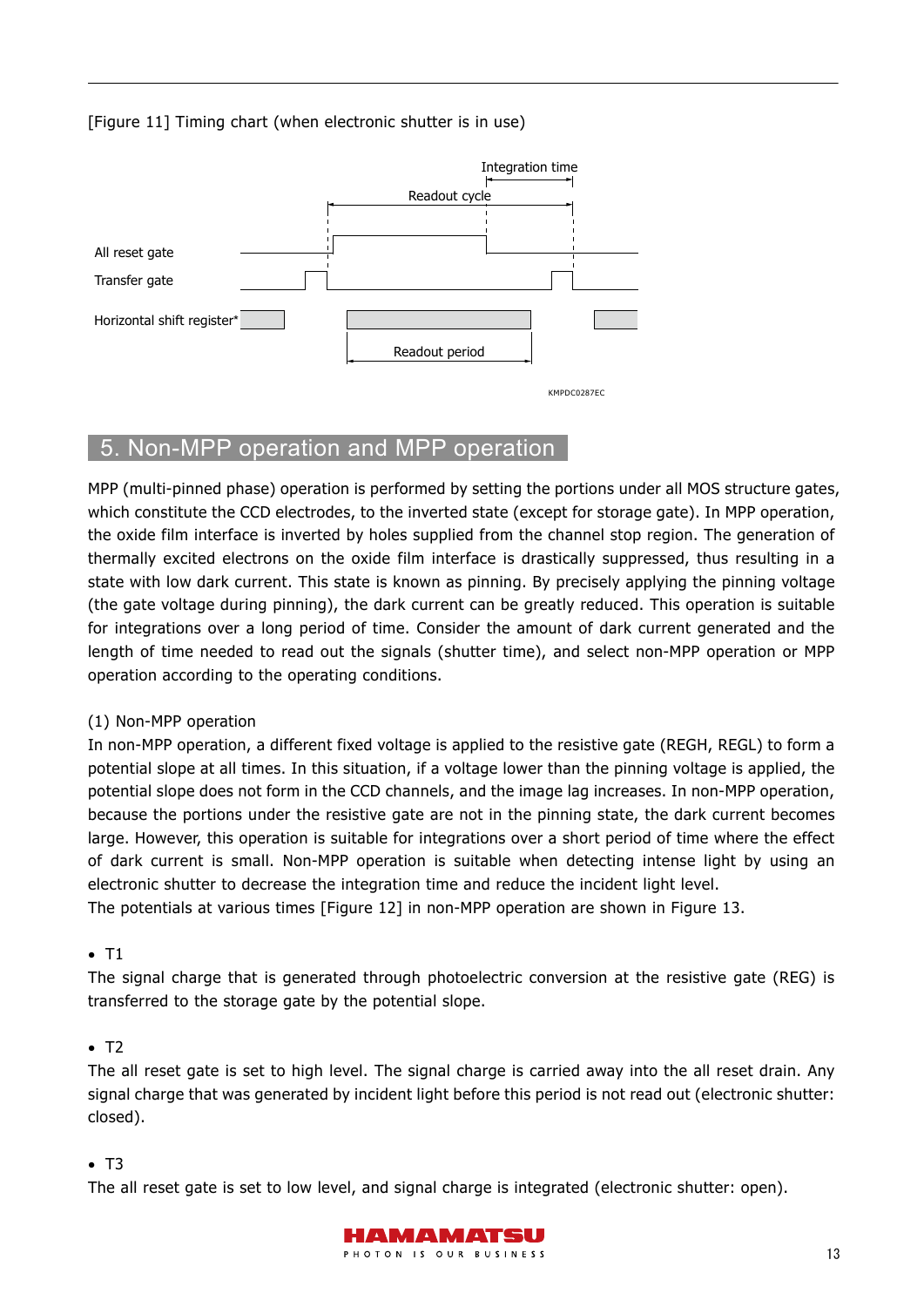#### $\bullet$  T4

The transfer gate is set to high level. The signal charge that was accumulated in the storage gate is transferred to the transfer gate. Note that a portion of the signal charge that is generated during this period is also read out.

#### $\bullet$  T5

P1H is set to high level. Note that a portion of the signal charge that is generated during this period is also read out.

#### $\bullet$  T<sub>6</sub>

The transfer gate is set to low level. The signal charge is transferred from the transfer gate to the horizontal shift register (P1H). After this point, when clock pulses are applied to P1H and P2H, the signal charge is transferred to the output stage via the horizontal shift register.



[Figure 12] Timing chart (S11156-2048-02, non-MPP operation)

\*1: Set the total number N of clock pulses according to the integration time.

Apply clock pulses to appropriate terminals during dummy readout period.

\*2: To prevent noise from being superimposed on the OS at the falling edge of the ARG clock pulse, set the ARG rise/fall time to 200 ns or more.

KMPDC0377EC

 $\Box$ 

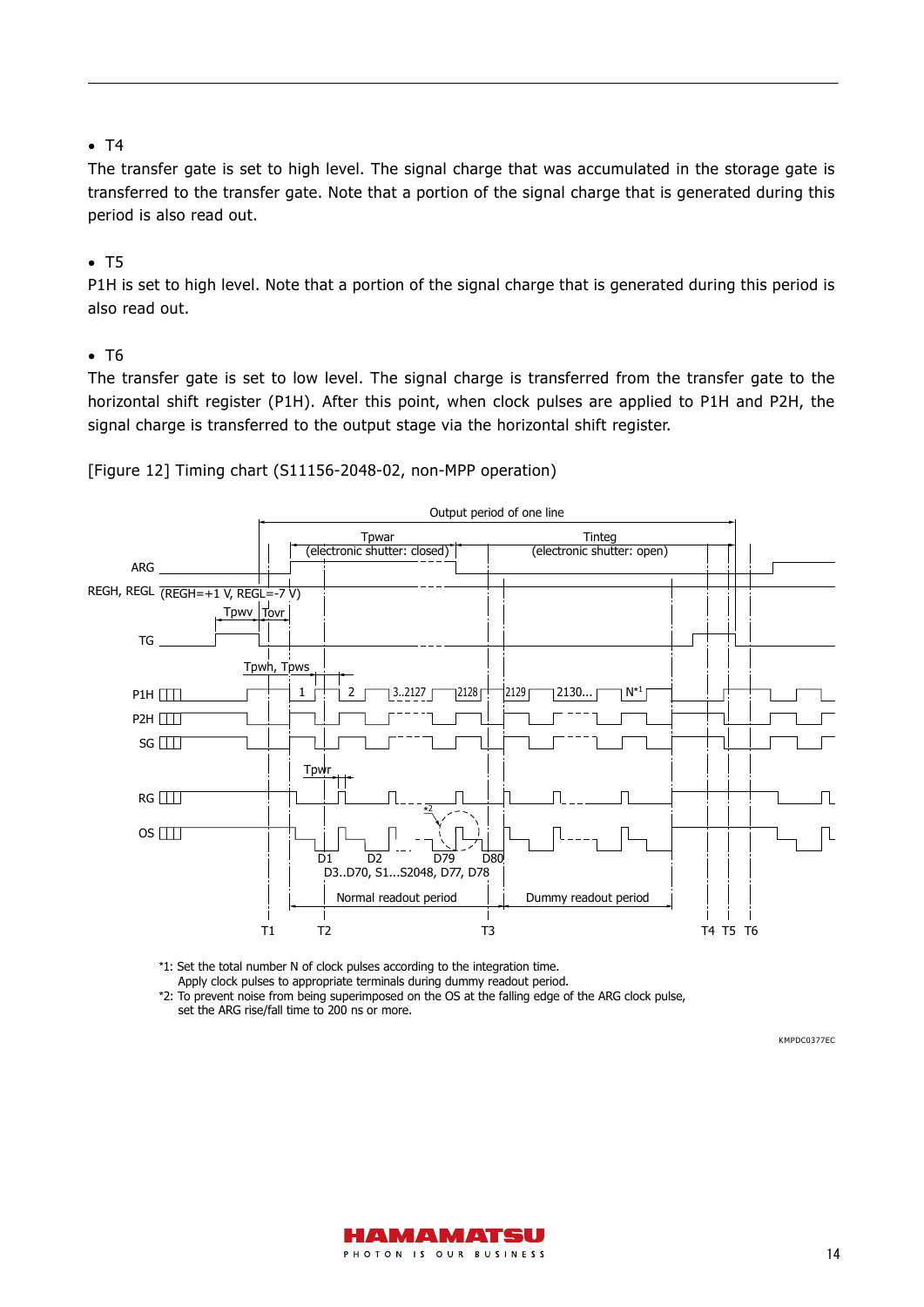



#### (2) MPP operation

In MPP operation, the same pinning voltages are applied to both ends of the resistive gate to reduce dark current during integration. MPP operation is suitable for detecting low-level light over a long time period. However, because the image lag in the photosensitive area becomes large in this state, when transferring the charge, to form a potential slope, a voltage must be applied to the resistive gate at the same level as the voltage applied during non-MPP operation, and the readout time must be set to ① or ② shown below. To apply anti-blooming at intense level, ① is recommended.

① Change the REGH and REGL voltage levels to high before the TG level becomes high to make the high level time longer [Figure 14].

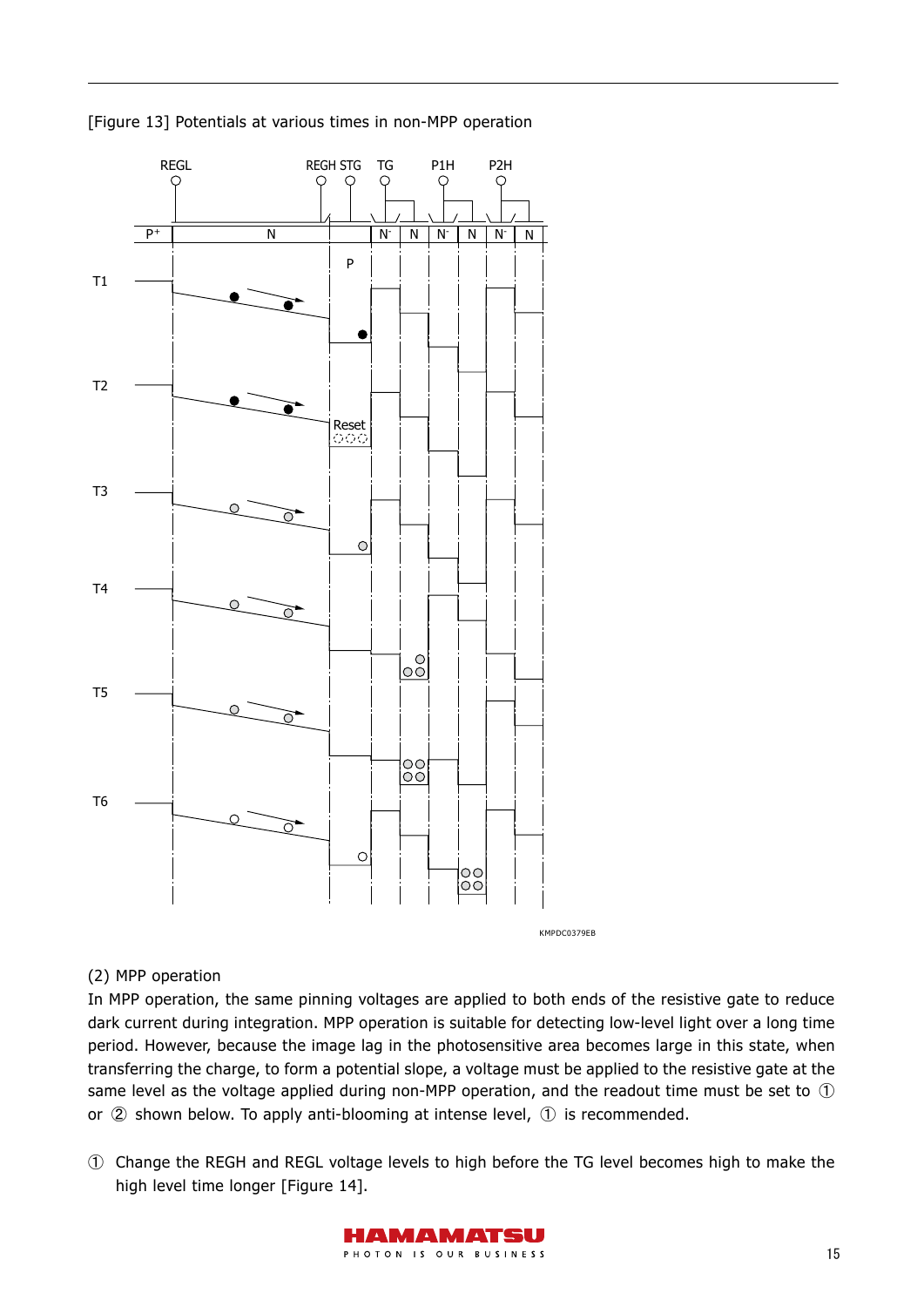② Make the high level voltage period of REGH and REGL longer by synchronizing to the TG high level period (Tpwv).

The potentials at various times [Figure 14] in MPP operation are shown in Figure 15.

#### $\bullet$  T1

The signal charge that is generated by light entering the resistive gate (REG) is accumulated in the storage gate.

#### $\bullet$  T<sub>2</sub>

The all reset gate is set to high level. The signal charge is carried away into the all reset drain. Any signal charge that was generated by incident light before this period is not read out (electronic shutter: closed).

#### $\bullet$  T3

The all reset gate is set to low level, and signal charge is integrated (electronic shutter: open). The voltage that is applied across the resistive gate is set to a voltage that is less than the pinning

voltage. This is the state in which the dark current generated in the resistive gate is reduced (the potential slope does not form).

#### $\bullet$  T4

Different voltages are applied across the resistive gate. The potential slope forms, and the signal charge that was generated by light entering the resistive gate is transferred to the storage gate. Note that a portion of the signal charge that is generated during this period is also read out.

#### $\bullet$  T5

The transfer gate is set to high level. The signal charge that was accumulated in the storage gate is transferred to the transfer gate. Note that a portion of the signal charge that is generated during this period is also read out.

#### $\bullet$  T<sub>6</sub>

P1H is set to high level. Note that a portion of the signal charge that is generated during this period is also read out.

#### $\bullet$  T7

The transfer gate is set to low level. The signal charge is transferred from the transfer gate to the horizontal shift register (P1H). After this point, when clock pulses are applied to P1H and P2H, the signal charge is transferred to the output stage via the horizontal shift register.

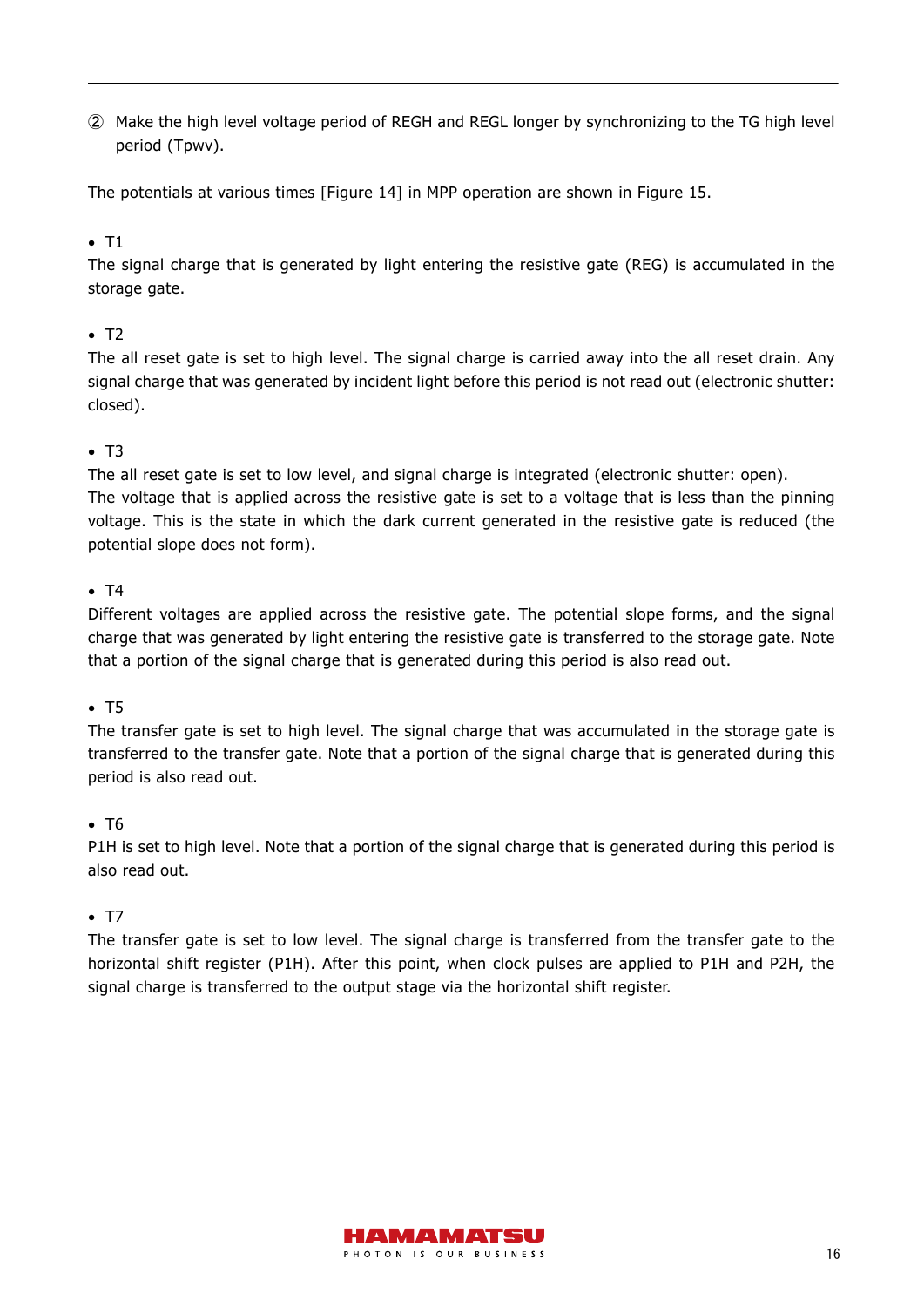



\* Set the total number N of clock pulses according to the integration time.

KMPDC0378EC

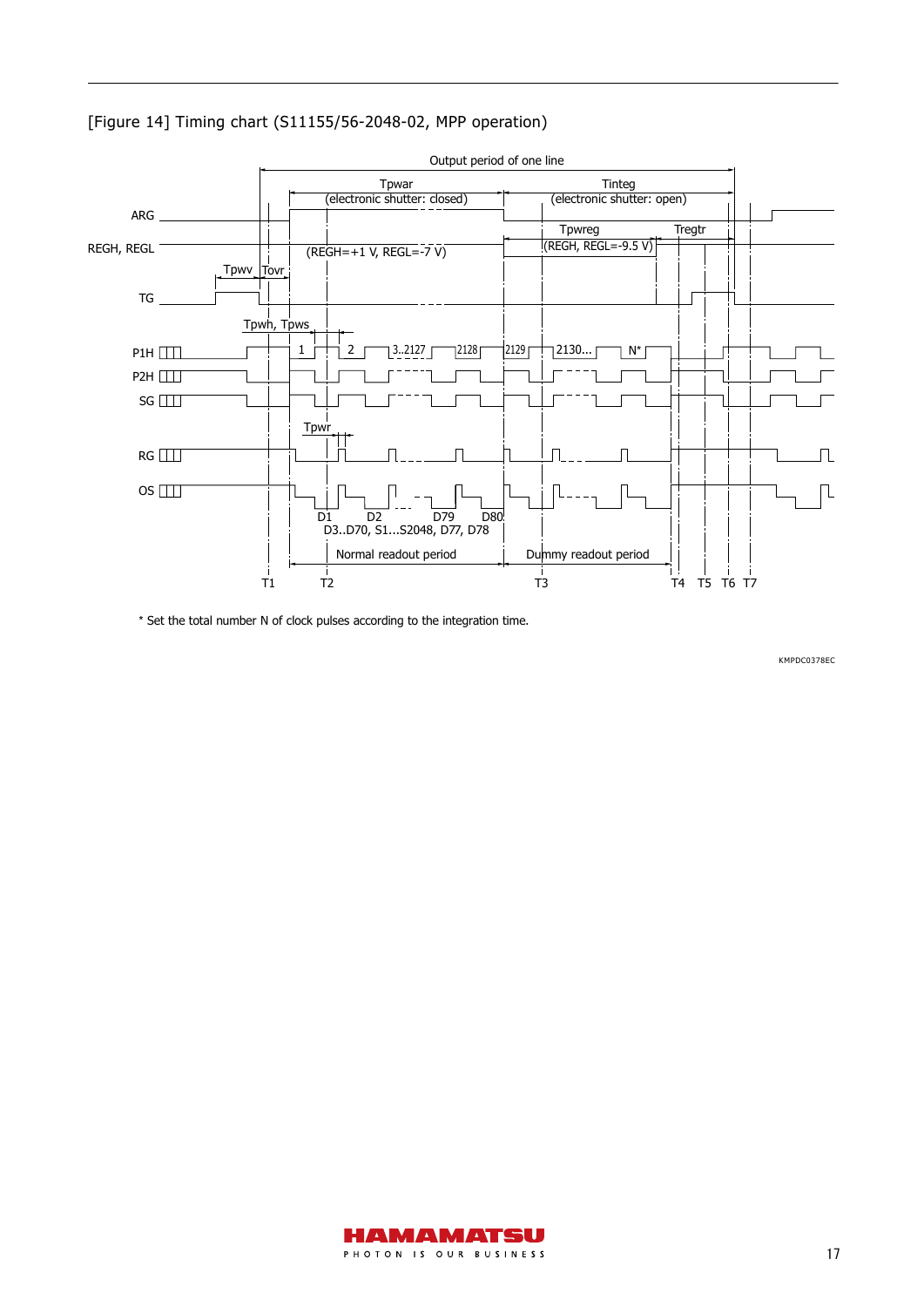

[Figure 15] Potentials at various times in MPP operation

## 6. Unread charges

Unread charges (image lag) are defined as a percentage of the signal level left unread of the incident light level and are expressed by equation (2).

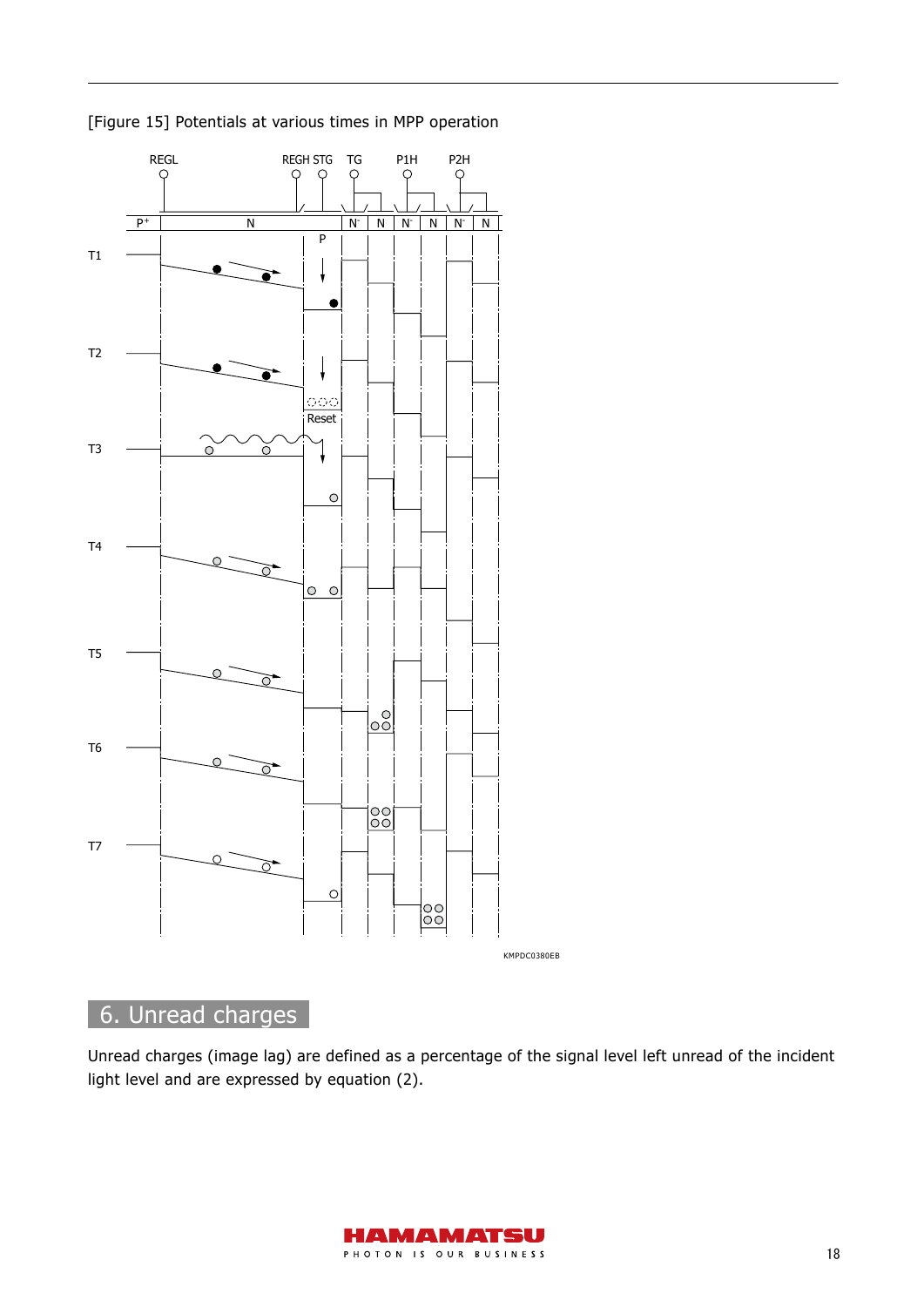L = (Slag/S)  $\times$  100 [%]  $\cdots$   $(2)$ L: image lag Slag: unread signal level S: input signal level

Image lag occurs in the resistive gate and storage gate and is evaluated using different methods.

(1) Measurement method and characteristics of image lag in the resistive gate Image lag in the resistive gate is measured in the following manner at the timing shown in Figure 16.

- ① Use a pulse-driven LED (peak emission wavelength: 660 nm), and adjust its output so that a signal about half the full well capacity is applied to the photosensitive area. During this adjustment, set ARG to low level when the LED is on. The input signal level at this point is S [Equation 2].
- ② While the LED is on, set the ARG to high level (electronic shutter: closed). The charges transferred to the storage gate are carried away into the ARD (T1 in Figure 16).
- ③ When a given period (α) elapses after the LED is turned off, set the ARG to low level (electronic shutter: open). Unread charges in the resistive gate (Slag) are accumulated in the storage gate (T2).
- ④ Charges accumulated in the storage gate (see ③) are output (T3).

The longer the resistive gate, the longer the charge transfer time and the larger the image lag. With the improved type, the charge transfer speed was increased by optimizing the resistive gate structure and forming a steep potential slope between the resistive gates. Given the same charge transfer time, the image lag is shorter on the improved type than the previous type [Figure 17].



[Figure 16] Timing chart example for measuring image lag in the resistive gate

KMPDC0577EA

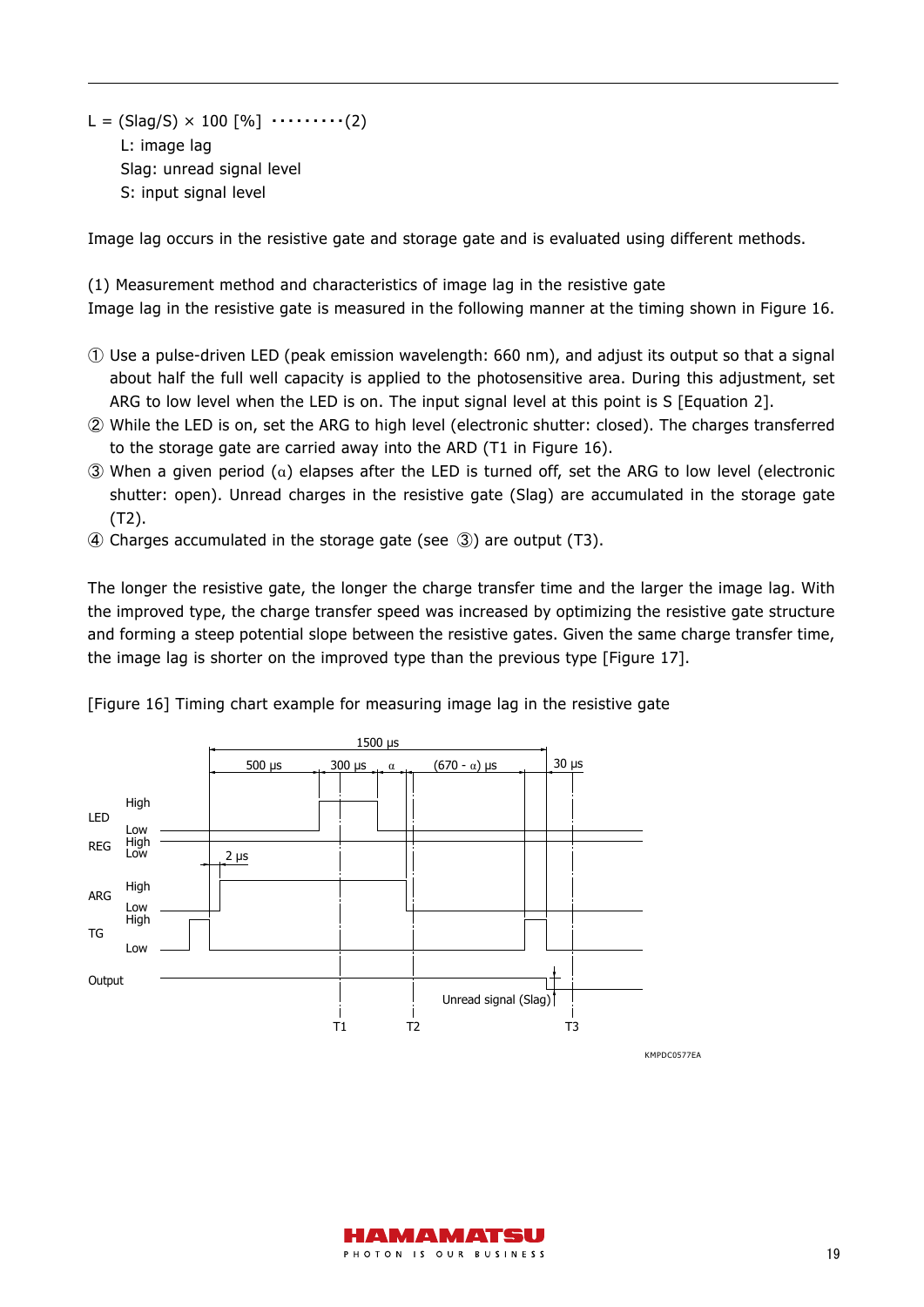[Figure 17] Image lag in the resistive gate vs. time  $(\alpha)$  (typical example)



KMPDB0450EA

• Relationship between the image lag in the resistive gate and input light pulse width Figure 19 shows the image lag when the input signal level is constant and the LED's light emission pulse width is changed at the timing shown in Figure 18. The larger the pulse width, the smaller the image lag. As the signal charge that is converted from the incident light is transferred to the storage gate by the potential slope of the resistive gate, the image lag will be smaller when a low level light is applied over a long time period.

[Figure 18] Timing chart example for measuring image lag in the resistive gate



\* 2 µs, 5 µs, 10 µs, 100 µs, 300 µs

KMPDC0578EA

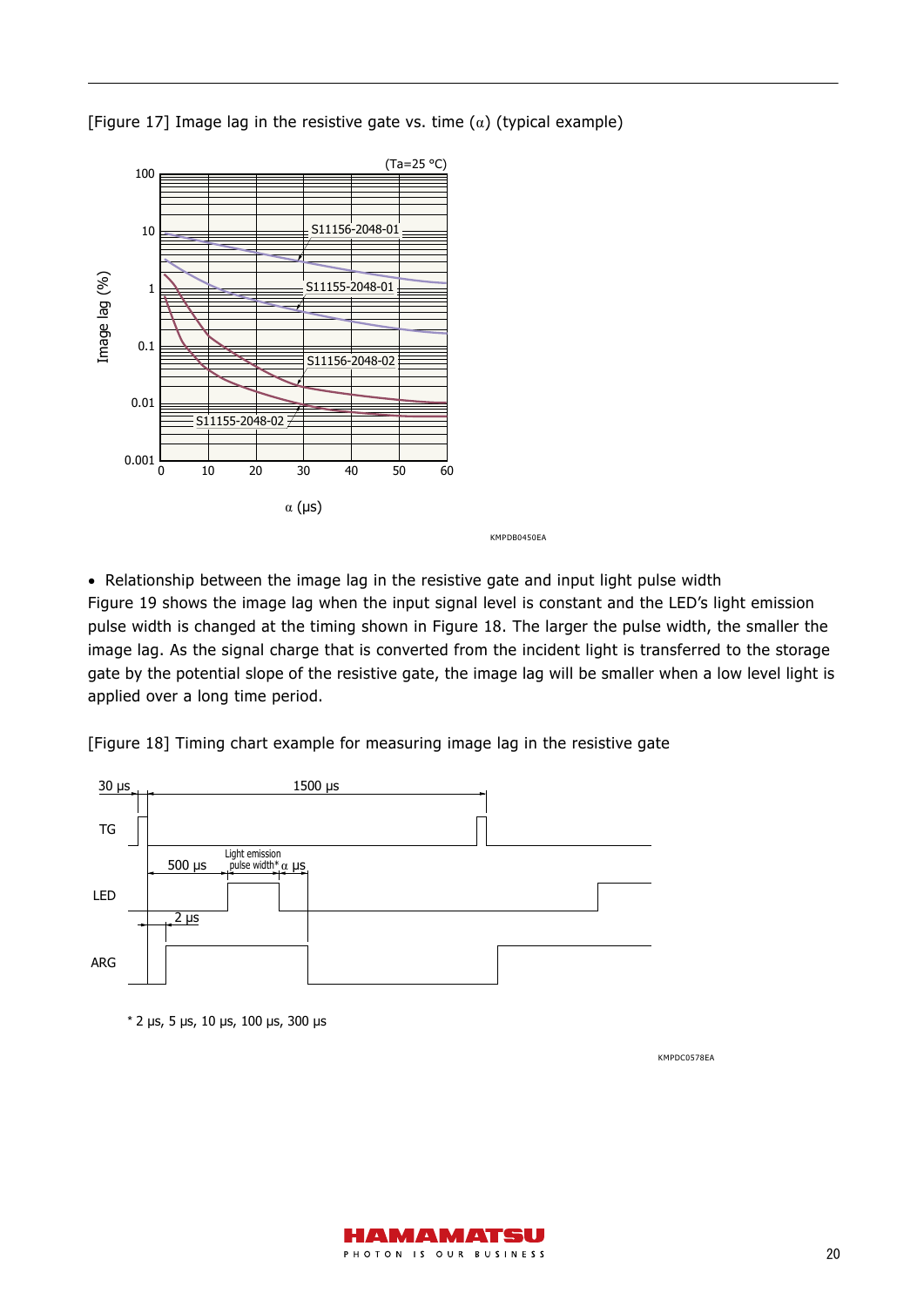[Figure 19] Image lag in the resistive gate vs. incident light pulse width (typical example) (a) S11155-2048-01/-02 ( $\alpha$ =5 μs)



KMPDB0451EA

#### (b) S11156-2048-01/-02 (α=20 μs)



KMPDB0452EA

(2) Measurement method and characteristics of image lag in the storage gate

As shown in Figure 20, a pulse-driven LED (peak emission wavelength: 660 nm) is used at about half the saturation output. After sufficient time (approx. 500  $\mu$ s) elapses for the charge generated in the resistive gate to be transferred to the storage, the TG voltage is set to high level to transfer the charge to the horizontal shift register. Most of the input signal level (S) of equation (2) is read out during the first output period, and the remaining signal (Slag) is output during the second output period. It is possible to reduce the image lag in the storage gate as the TG high level period (Tpwv) is

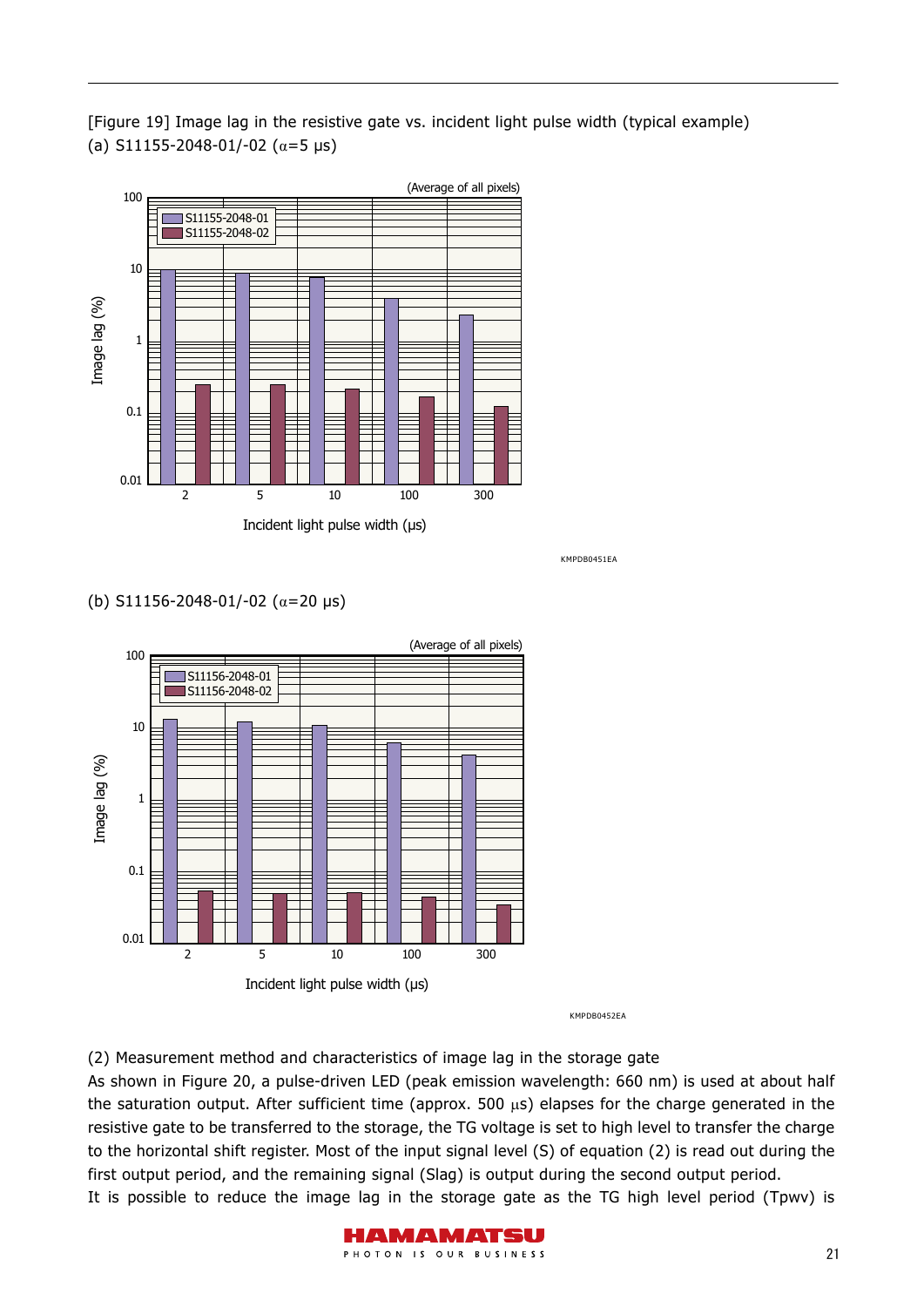increased. With the improved type, the potential structure of the storage gate is optimized to reduce the image lag in the storage gate as compared to the previous type [Figure 21].



[Figure 20] Timing chart example for measuring image lag in the storage gate (Non-MPP operation)

[Figure 21] Image lag in the storage gate vs. TG\_high period (typical example)



## 7. Dark current temperature dependence

Dark current has temperature dependence. For example, in the case of the S11156-2048-02, the temperature dependence during MPP operation is as shown in Figure 22.

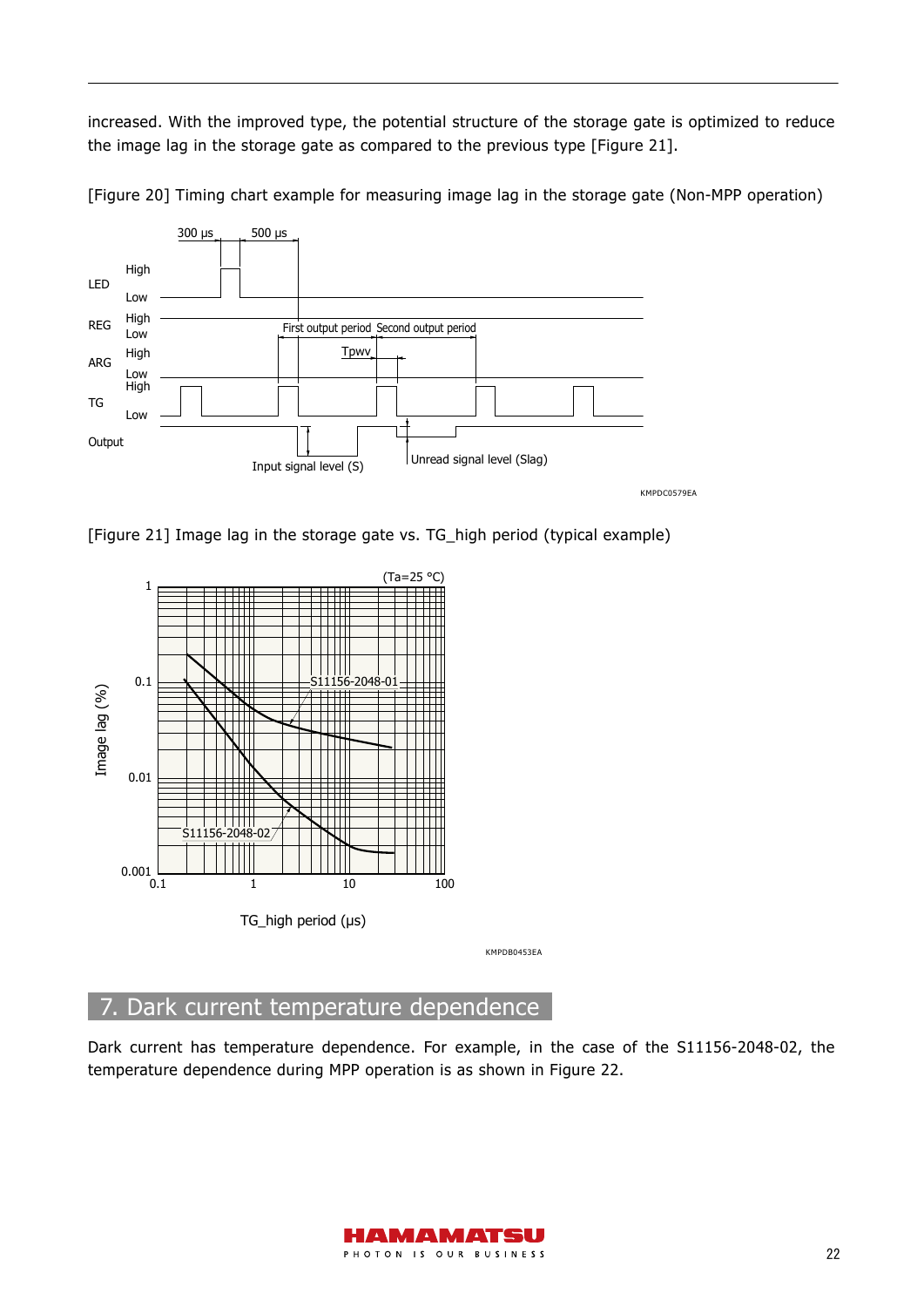[Figure 22] Dark current temperature dependence (S11156-2048-02, MPP operation, typical example)



## 8. Dark shot noise and dynamic range

As the integration time is increased, the dark shot noise is also increased. This causes the dynamic range to be reduced. Figure 23 shows an example.

[Figure 23] Noise (readout noise + dark shot noise), dynamic range vs. integration time



## 9. Linearity

Figure 24 shows the linearity error (S11156-2048-02) when the incident light level is made constant, and the signal charge level is varied by changing the integration time with the electronic shutter.

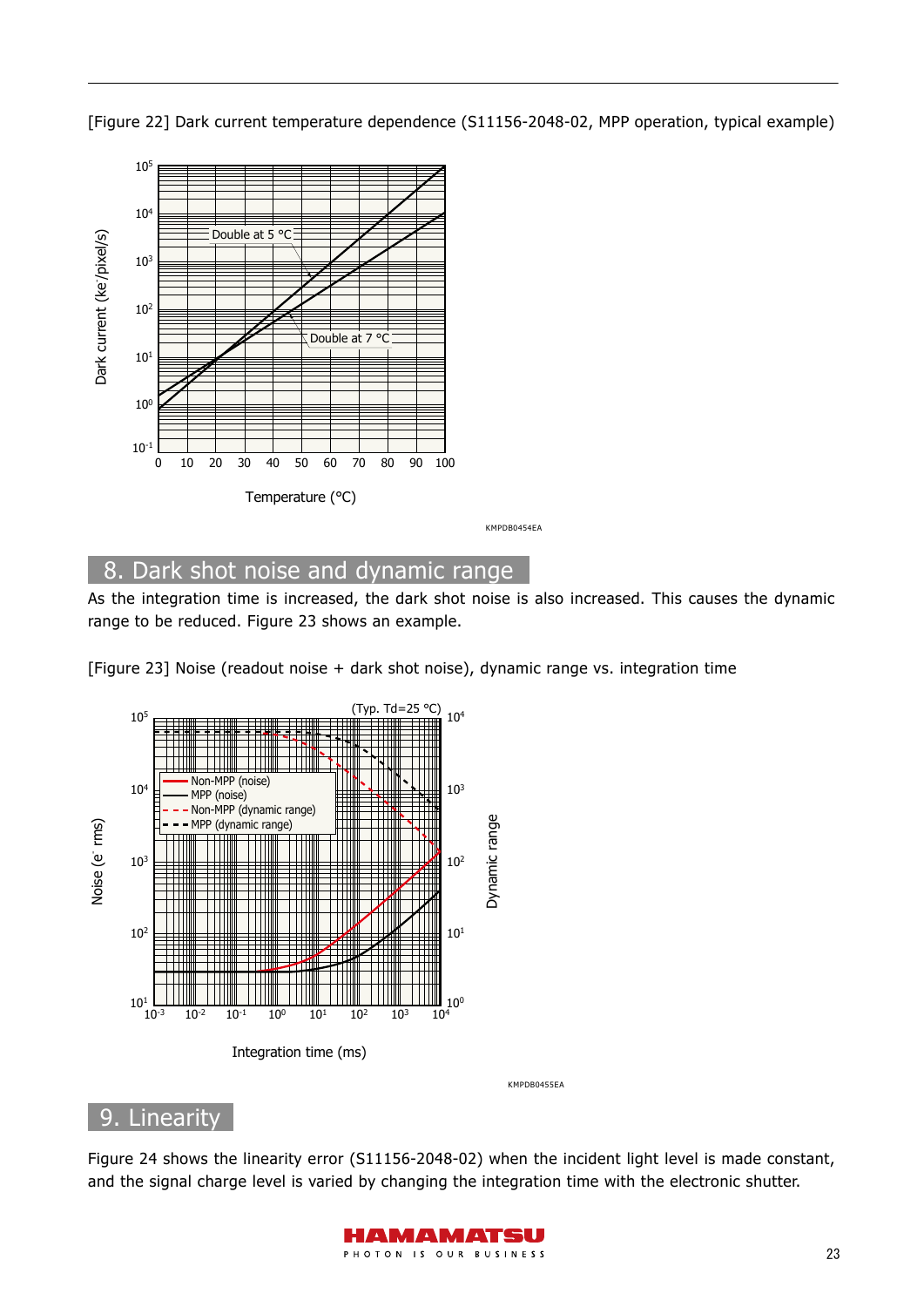- Measurement conditions
	- Light source output: constant, on at all times
	- Tpwv [period in which TG is at high level] = 20  $\mu$ s
	- Average the data that has been acquired consecutively 64 times and then average all the channels to derive the signal.

```
Linearity error = \{1 - (Sm/Tm)/(S/Tinteg)\} \times 100 [%] \cdots \cdots \cdots (3)
Sm: signal level at one-half the saturation charge 
Tm: integration time at one-half the saturation charge 
S: signal 
Tinteg: integration time
```
If the integration time (Tinteg) is short, the image lag increases, and the linearity error shifts in the negative direction.





KMPDB0456EA

## 10. Operation method

#### (1) Operating voltage

To reduce image lag, the operating voltage on the improved type was changed [Table 2].

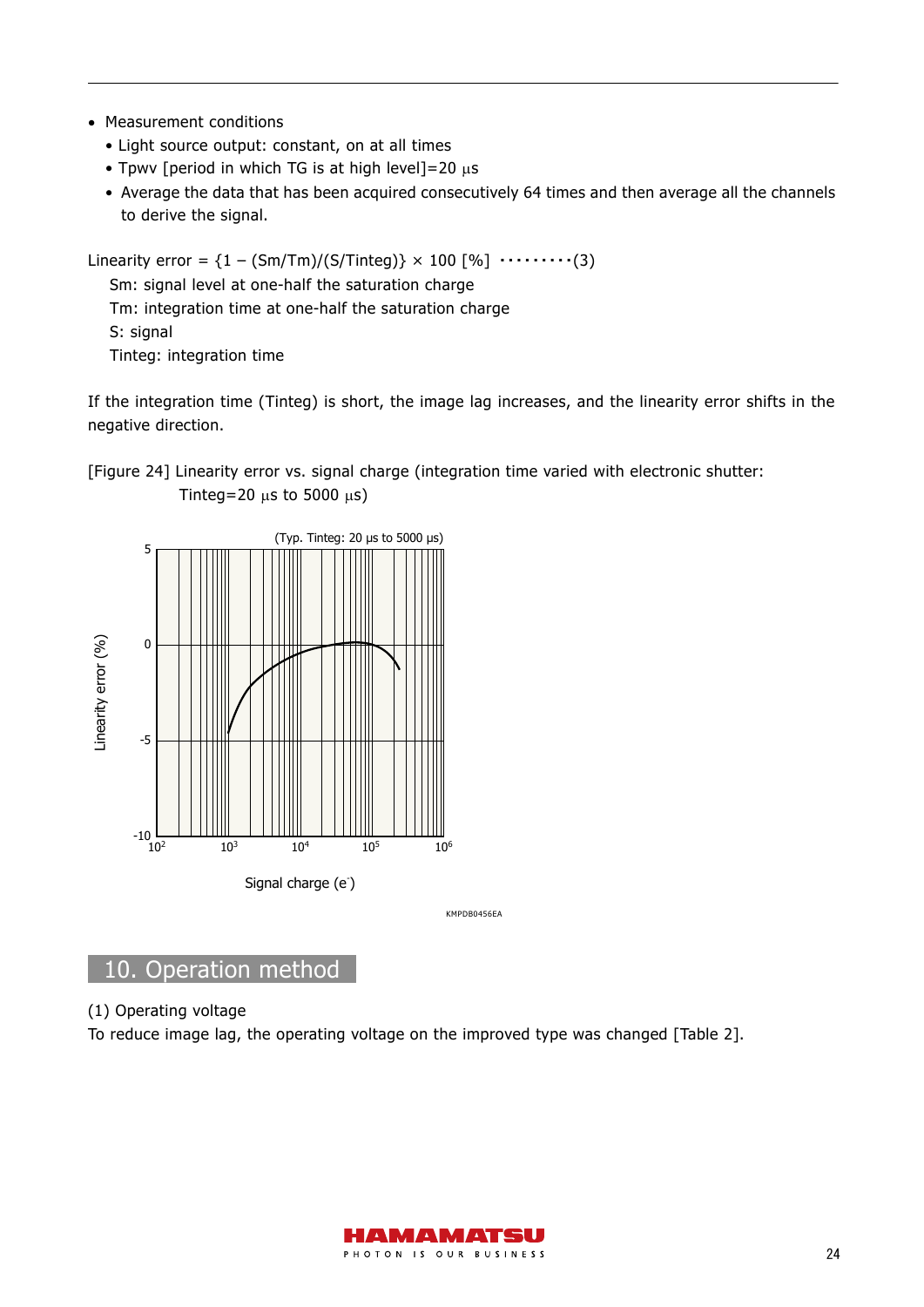| <b>Terminal</b> |                          | S11155/S11156-2048-01<br>(Previous type) |                          | S11155/S11156-2048-02<br>(Improved type) |                |                           |  |
|-----------------|--------------------------|------------------------------------------|--------------------------|------------------------------------------|----------------|---------------------------|--|
| name            | Min.                     | Typ.                                     | Max.                     | Min.                                     | Typ.           | Max.                      |  |
| <b>VOD</b>      | 12                       | 15                                       | 18                       | 12                                       | 15             | 18                        |  |
| <b>VRD</b>      | 14                       | 15                                       | 16                       | 13                                       | 14             | 15                        |  |
| <b>VARD</b>     | 14                       | 15                                       | 16                       | 13                                       | 14             | 15                        |  |
| VARGH           | $\overline{7}$           | 8                                        | 9                        | $\overline{7}$                           | 8              | 9                         |  |
| VARGL           | $-2$                     | $-1.5$                                   | $-1$                     | 0.5                                      | $\mathbf{1}$   | $\overline{2}$            |  |
| <b>VOG</b>      | 2.5                      | $\overline{3}$                           | 3.5                      | 2.5                                      | 3.5            | 4.5                       |  |
| <b>VSTG</b>     | $\blacksquare$           | $\mathbf 0$                              | $\overline{\phantom{0}}$ | 2.5                                      | 3.5            | 4.5                       |  |
| <b>VSS</b>      | $\overline{\phantom{a}}$ | $\overline{0}$                           | $\overline{\phantom{a}}$ | $\overline{\phantom{a}}$                 | $\mathbf 0$    | $\mathcal{L}^{\pm}$       |  |
| <b>VREGHH</b>   | $-4.5$                   | $-4$                                     | $-3.5$                   | 0.5                                      | $\mathbf{1}$   | 1.5                       |  |
| <b>VREGHL</b>   | $-9$                     | -8                                       | $-7$                     | $-10.5$                                  | $-9.5$         | $-8.5$                    |  |
| <b>VREGLH</b>   | $\blacksquare$           | VREGHH - 2.5                             | $\Box$                   | $\Box$                                   | VREGHH - 8     | $\mathbb{L}^{\mathbb{N}}$ |  |
| <b>VREGLL</b>   | -9                       | -8                                       | $-7$                     | $-10.5$                                  | $-9.5$         | $-8.5$                    |  |
| Vret            | $\mathbb{L}$             | $\mathbf{1}$                             | $\overline{2}$           | ÷.                                       | $\mathbf{1}$   | $\overline{2}$            |  |
| <b>VISH</b>     | $\blacksquare$           | <b>VRD</b>                               | $\overline{\phantom{0}}$ | $\blacksquare$                           | <b>VRD</b>     | L,                        |  |
| <b>VIGH</b>     | $-9$                     | $-8$                                     | $\overline{a}$           | $-10.5$                                  | $-9.5$         | $\overline{a}$            |  |
| <b>VPHH</b>     | $\overline{4}$           | 5                                        | $6\phantom{1}$           | 5                                        | $6\phantom{a}$ | 8                         |  |
| <b>VPHL</b>     | $-8$                     | $-7$                                     | $-6$                     | $-6$                                     | $-5$           | $-4$                      |  |
| <b>VSGH</b>     | $\overline{4}$           | 5                                        | 6                        | 5                                        | $6\phantom{a}$ | 8                         |  |
| <b>VSGL</b>     | -8                       | $-7$                                     | $-6$                     | $-6$                                     | $-5$           | $-4$                      |  |
| <b>VRGH</b>     | $\overline{7}$           | 8                                        | 9                        | $\overline{7}$                           | 8              | 9                         |  |
| <b>VRGL</b>     | $-6$                     | $-5$                                     | $-4$                     | $-6$                                     | $-5$           | $-4$                      |  |
| <b>VTGH</b>     | 8.5                      | 9                                        | 9.5                      | 9.5                                      | 10.5           | 11.5                      |  |
| <b>VTGL</b>     | $-7.5$                   | $-7$                                     | $-6.5$                   | -6                                       | $-5$           | $-4$                      |  |

[Table 2] Voltage applied to each terminal (comparison between the previous type and improved type)

#### (2)Current flowing through terminals

Table 3 indicates an example of current that flows through each terminal (S11156-2048-02). Use this as a reference to design your circuit.

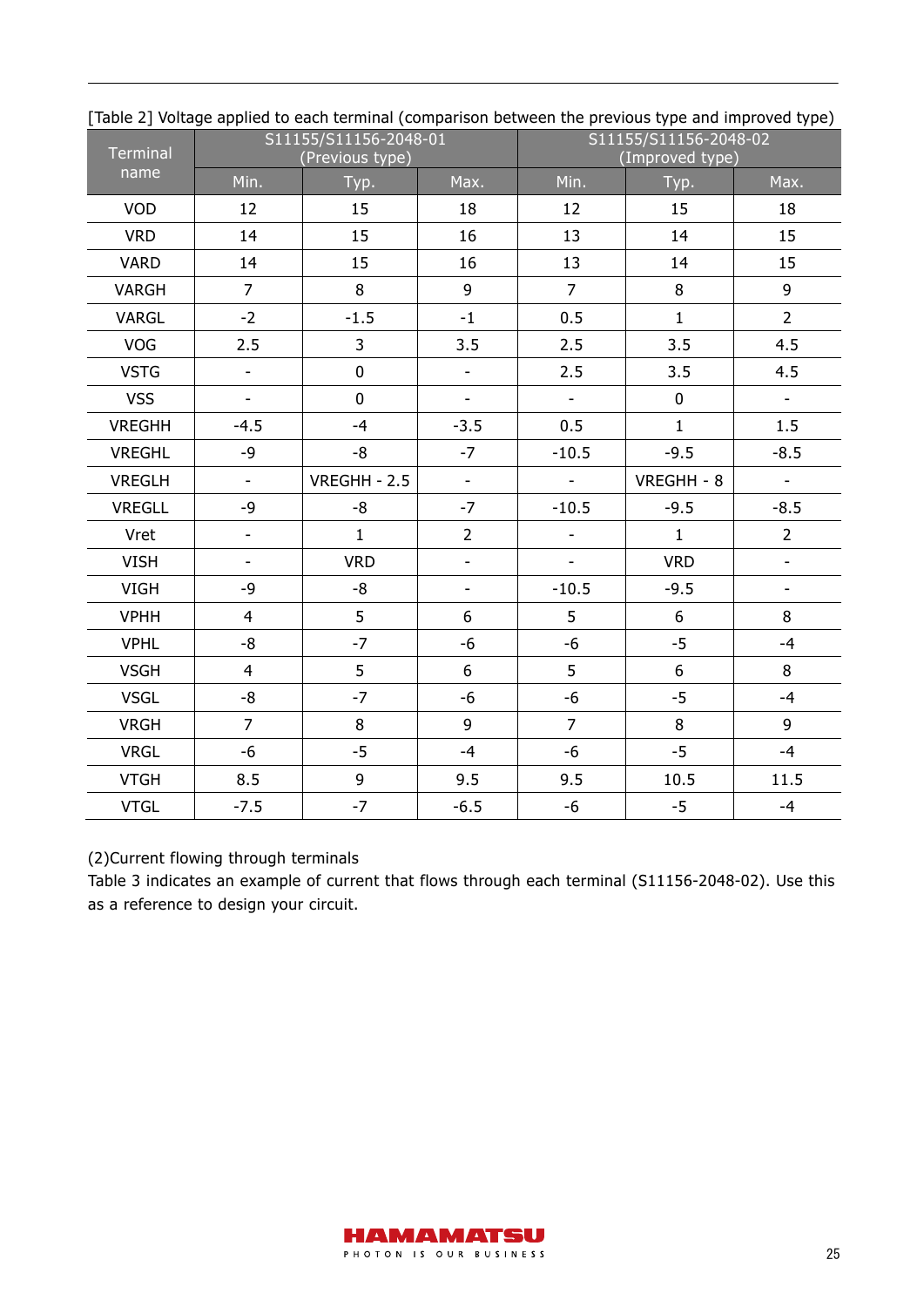|                  |                          | rapic by ripproximate carrent that nows through each terminal<br>S11155/ S11156-2048-01 | S11155/S11156-2048-02        |                          |  |  |
|------------------|--------------------------|-----------------------------------------------------------------------------------------|------------------------------|--------------------------|--|--|
| Terminal name    | Supply voltage           | Current                                                                                 | Supply voltage               | Current<br>(mA)          |  |  |
|                  | Typ.                     | (mA)                                                                                    | Typ.                         |                          |  |  |
| <b>OS</b>        |                          |                                                                                         |                              |                          |  |  |
| <b>OD</b>        | $+15$                    | $+6$                                                                                    | $+15$                        | $+6$                     |  |  |
| <b>OG</b>        | $+3$                     | $+0.1$                                                                                  | $+3.5$                       | $+0.1$                   |  |  |
| SG               | $+5/-7$                  | $+0.1/-0.1$                                                                             | $+6/-5$                      | $+0.1/-0.1$              |  |  |
| Vret             | $+1$                     | $-0.4$                                                                                  | $+1$                         | $-0.4$                   |  |  |
| <b>RD</b>        | $+15$                    | << 0.1                                                                                  | $+14$                        | << 0.1                   |  |  |
| <b>REGL</b>      | $-6.5/-8$                | $-1/-0.2$                                                                               | $-7/-9.5$                    | $-10/-0.2$               |  |  |
| <b>REGH</b>      | $-4/-8$                  | $+1/-0.2$                                                                               |                              | $+10/-0.2$               |  |  |
| P <sub>2</sub> H | $+5/-7$                  | $+0.1/-0.1$                                                                             | $+6/-5$                      | $+0.1/-0.1$              |  |  |
| P1H              | $+5/-7$                  | $+0.1/-0.1$                                                                             | $+6/-5$                      | $+0.1/-0.1$              |  |  |
| IG2H             | -8                       | $-0.1$                                                                                  | $-9.5$                       | $-0.1$                   |  |  |
| IG1H             | -8                       | $-0.1$                                                                                  | $-9.5$                       | $-0.1$                   |  |  |
| ARG              | $+8/-1.5$                | $+0.1/-0.1$                                                                             | $+8/+1$                      | $+0.1/+0.1$              |  |  |
| <b>ARD</b>       | $+15$                    | $< +0.1$                                                                                | $+14$                        | $< +0.1$                 |  |  |
| <b>ISH</b>       | $+15(=\text{VRD})$       | $<< +0.1$                                                                               | $+14$ (=VRD)                 | $<< +0.1$                |  |  |
| <b>STG</b>       | $+3$                     | $+0.1$                                                                                  | $+3.5$                       | $+0.1$                   |  |  |
| NC(STG)          | $\overline{\phantom{a}}$ | $\overline{\phantom{0}}$                                                                | $\qquad \qquad \blacksquare$ | $\overline{\phantom{a}}$ |  |  |
| TG               | $+9/-7$                  | $+0.1/-0.1$                                                                             | $+10.5/-5$                   | $+0.1/-0.1$              |  |  |
| ${\sf RG}$       | $+8/-5$                  | $+0.1/-0.1$                                                                             | $+8/-5$                      | $+0.1/-0.1$              |  |  |

[Table 3] Approximate current that flows through each terminal

The Vret and REGL power supplies must be of a sink type, and REGH of a source type. The power supplies of other terminals must be of a source type if the applied voltage is positive and sink type if negative. Inrush current and the like are different from the values in Table 3 (they depend on the capacitance and resistance of the sensor and the driver circuit).

## 11. Use examples

(1) Controlling the incident light level with electronic shutter

If the incident light level is large, any signal charge that exceeds the saturation charge is carried away into the all reset drain. At this point, the signal output saturates and becomes constant, making the verification of the output difference between each pixel impossible. In such situations, the output difference between each pixel can be verified by controlling the signal level by varying the integration time with an electronic shutter [Figure 26]. Multiple signals with different integration times are acquired, and the data is processed using the signals of unsaturated pixels and their integration times to virtually increase the dynamic range. Note that the integration time can be reduced to 2  $\mu$ s in the case of a resistive gate type CCD linear image sensor with an electronic shutter function.

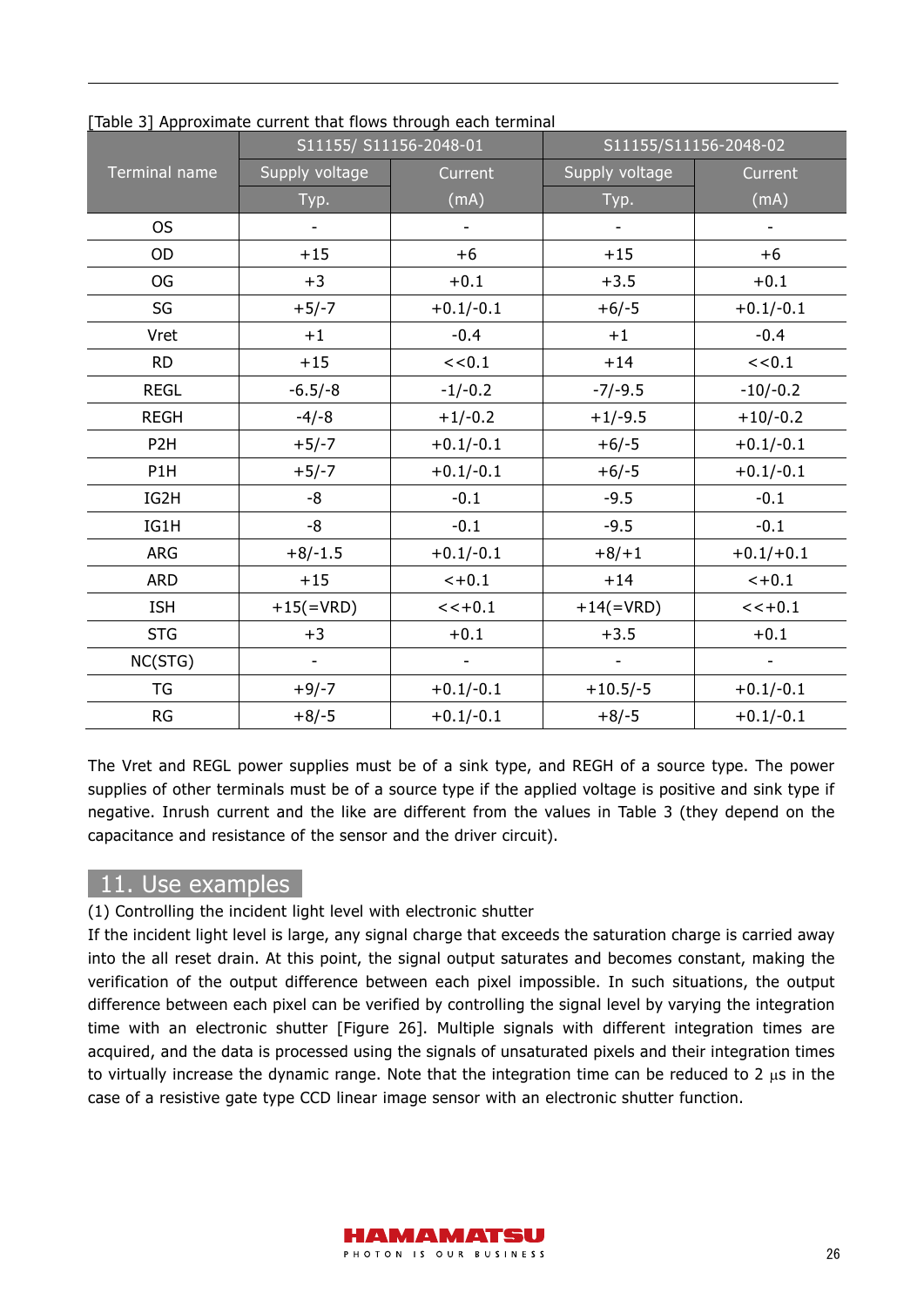### [Figure 25] Timing example when electronic shutter is in use (a) Long integration time



KMPDC0584EA

#### [Figure 26] Output example when electronic shutter is in use



Horizontal pixels

KMPDB457EA

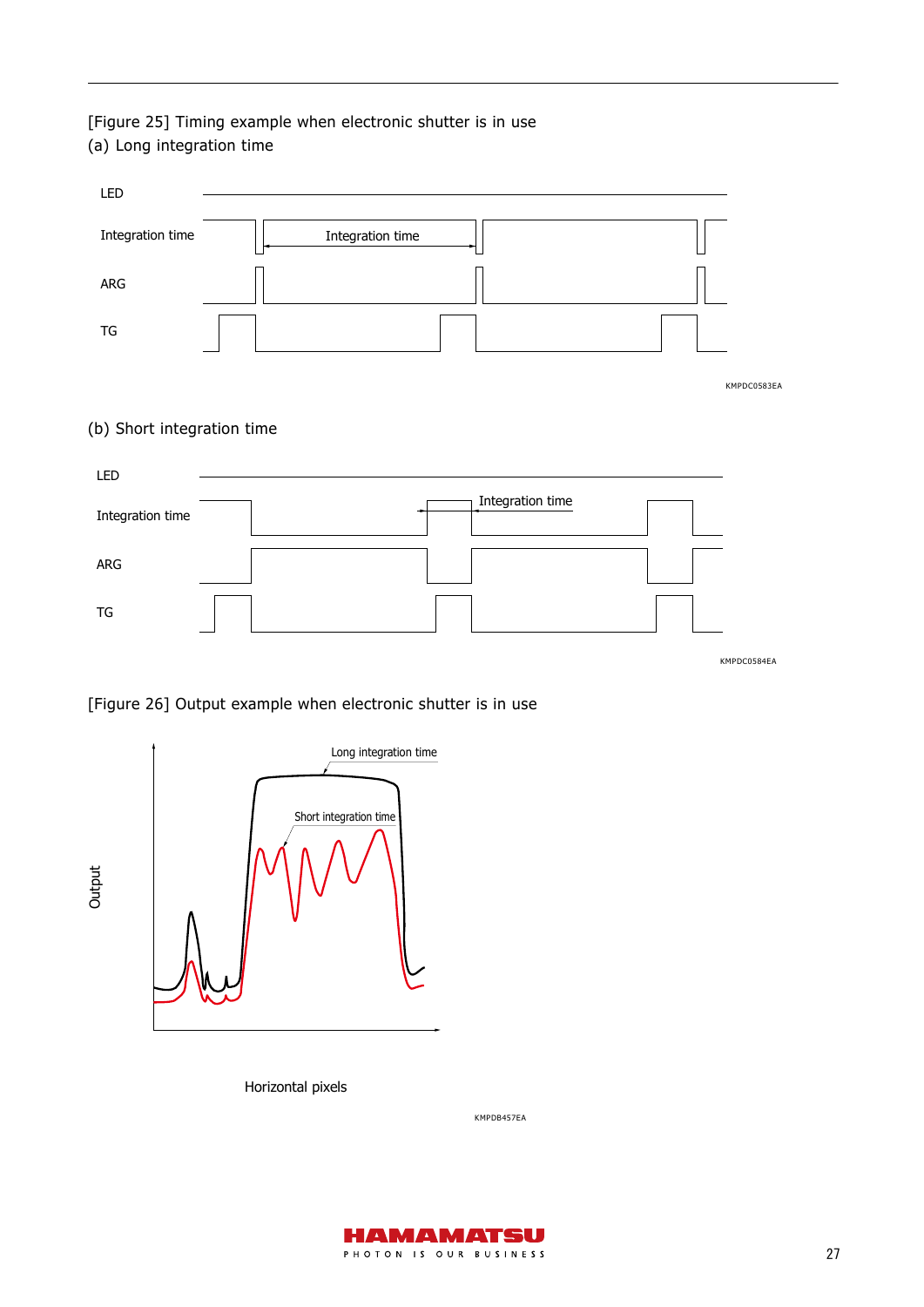(2) Integrating the signal obtained through multiple electronic shutter operations If the product is operated at the timing shown in Figure 27, excitation operation is repeated due to the spark light, and the resulting fluorescence signal charge is accumulated temporarily in the transfer gate. Then, the horizontal shift register can be used to read out the signal of each channel. This readout method is effective in increasing the signal level when the signal light obtained by each excitation operation is small.





KMPDC0581EA

## 12. Other information

(1) Measures to eliminate the effect of light from the output circuit

If the operating conditions are not appropriate, light may be generated from the output circuit. If this generated light is received by the resistive gate, storage gate, or horizontal shift registers, a phenomenon may occur in which the output is large for the first pixels that are read [Figure 28].

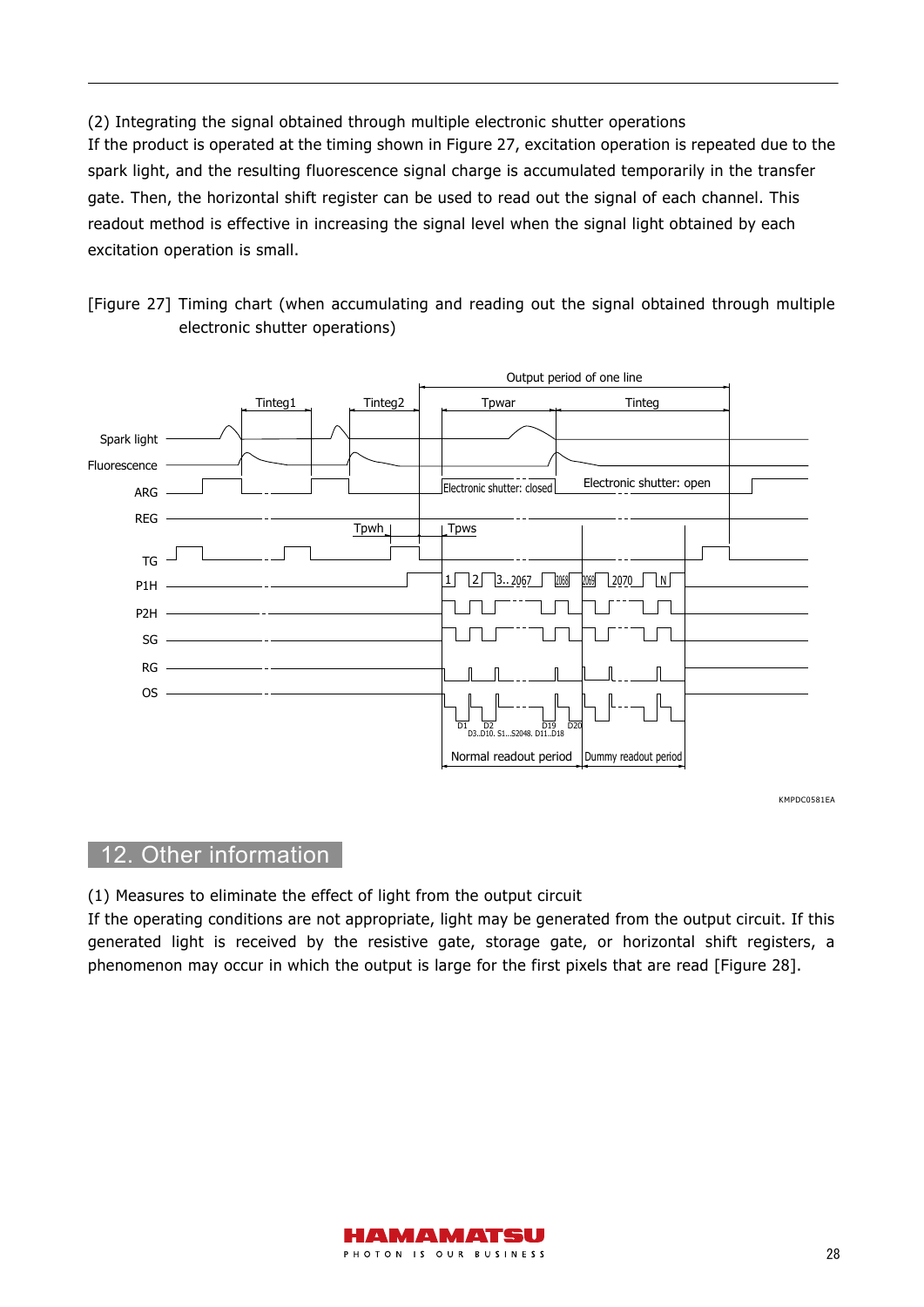



To reduce the effect of this light emission, the following measure is effective.

- ① Apply a positive voltage to the Vret terminal (the optimal voltage varies depending on the product).
- $Q$  Make the horizontal shift register clock pulses (P1H, P2H, SG) cross each other at 50%  $\pm$  10% of their amplitudes [Figure 29].

[Figure 29] Example of horizontal shift register clock pulse waveform



③ After all pixels are read out, perform dummy readout in the horizontal direction until right before TG goes to high level.

When performing a comparatively long integration, to carry away the charge that is accumulated in the horizontal shift registers, even after all pixels are read out, perform dummy readout of the horizontal shift register until right before the transferring of the signal charge to the transfer gate begins (see  $*1$ of Figures 12 and 14).

(2) All reset gate (ARG) pulse timing and effect on OS output

If accumulation is started (the ARG pulse falls) at any time during the signal readout period, the ARG's clock feedthrough is mixed into the OS signal and becomes noise (see \*2 of Figure 12). To reduce this

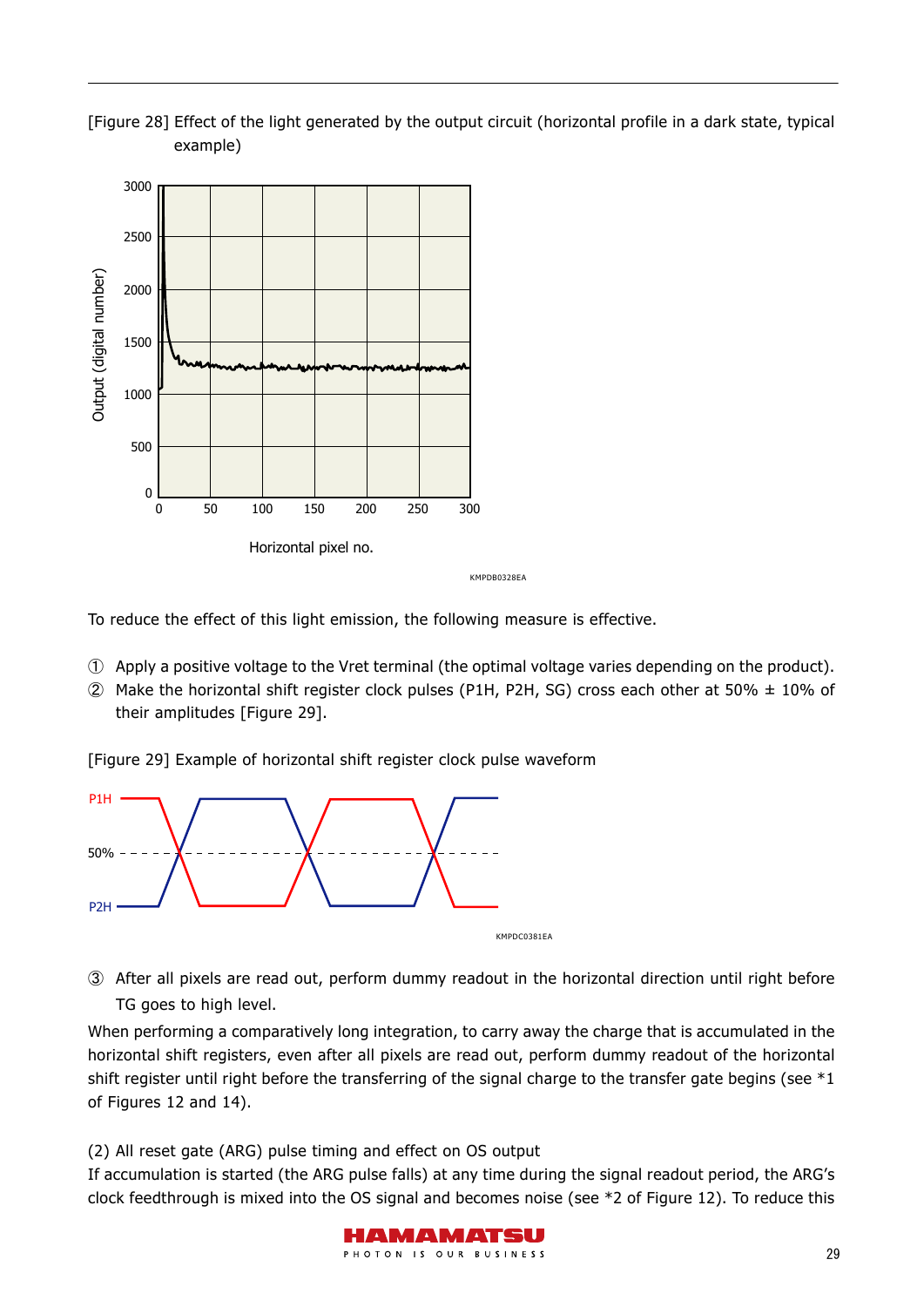effect, in the datasheet (S11155/S11156-2048-01/-02), the minimum value of the ARG's fall time (Tpfar) is set to 200 ns.

#### (3) Light-shielding of horizontal shift register

When the back-thinned CCD is viewed from the light input side, the horizontal shift register is covered by the thick area of the silicon (insensitive area), and short-wavelength light hardly reaches the horizontal shift register. However, long-wavelength light may pass through the insensitive area of the silicon and may be received by the horizontal shift register [Figure 31].

If a mechanical shutter or the like is not used, light will enter the horizontal shift register during charge integration and transfer, and the spurious signal will be superimposed on the actual signal. For example, if a time invariant light enters the horizontal shift register, the output signal of each channel will increase by the same proportion. These effects will be smaller with shorter horizontal transfer time periods (higher output signal frequency).

The horizontal shift register is shielded from light in the following ways.

- ① Apply light only during the integration period, read out the unneeded charges accumulated in the horizontal shift register during this period, and then read out the actual signal.
- ② Adjust the position where the light is directed to prevent light from entering the horizontal shift register.
- ③ Attach a light-shielding mask to prevent light from entering the horizontal shift register.

With the improved type, the horizontal shift register has been moved away from the photosensitive area to reduce the effects of the light transmitted by light path 1. [Figure 31]. In addition, the light-shielding metal attached to the front side of the CCD chip reduces components of light transmitted through the photosensitive area, reflected by the metal film of the package (light path 2), and entering the horizontal shift register. As a result, the light input to the horizontal shift register was reduced to approximately 1/40 to 1/50 (LED peak wavelength: 880 nm) as compared with the previous product.

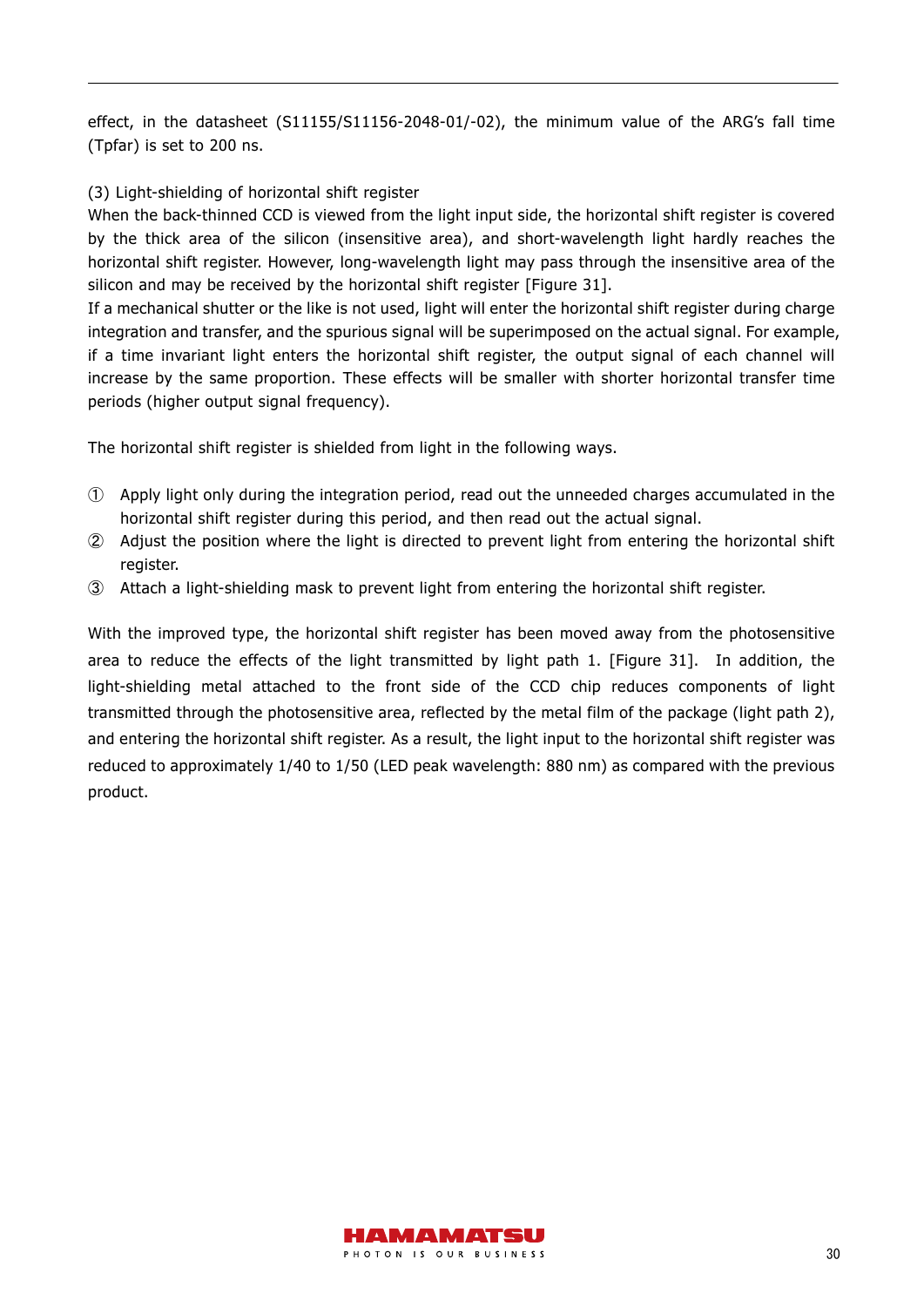



KMPDC0543EB

[Figure 31] Sensor cross section (cross section at the red dotted line in Figure 30), incident light path to the horizontal shift register



Note that on the improved type, a charge transfer register (blank pixels of the horizontal shift register) is arranged also on the side with the readout amplifier (area indicated by blue dotted line in Figure 30). As this area may also detect long-wavelength light, it must be shielded.

#### • Light-shielding mask for horizontal shift register

To further increase the light-shielding property of the horizontal shift register, Hamamatsu light-shielding mask can be mounted on the CCD chip [Figure 32]. The vertical aperture size of the light-shielding mask is 400  $\mu$ m on the S11155-2048-02 and 900  $\mu$ m on the S11156-2048-02. Note that the light-shielding effect varies depending on the light incident angle and the like.

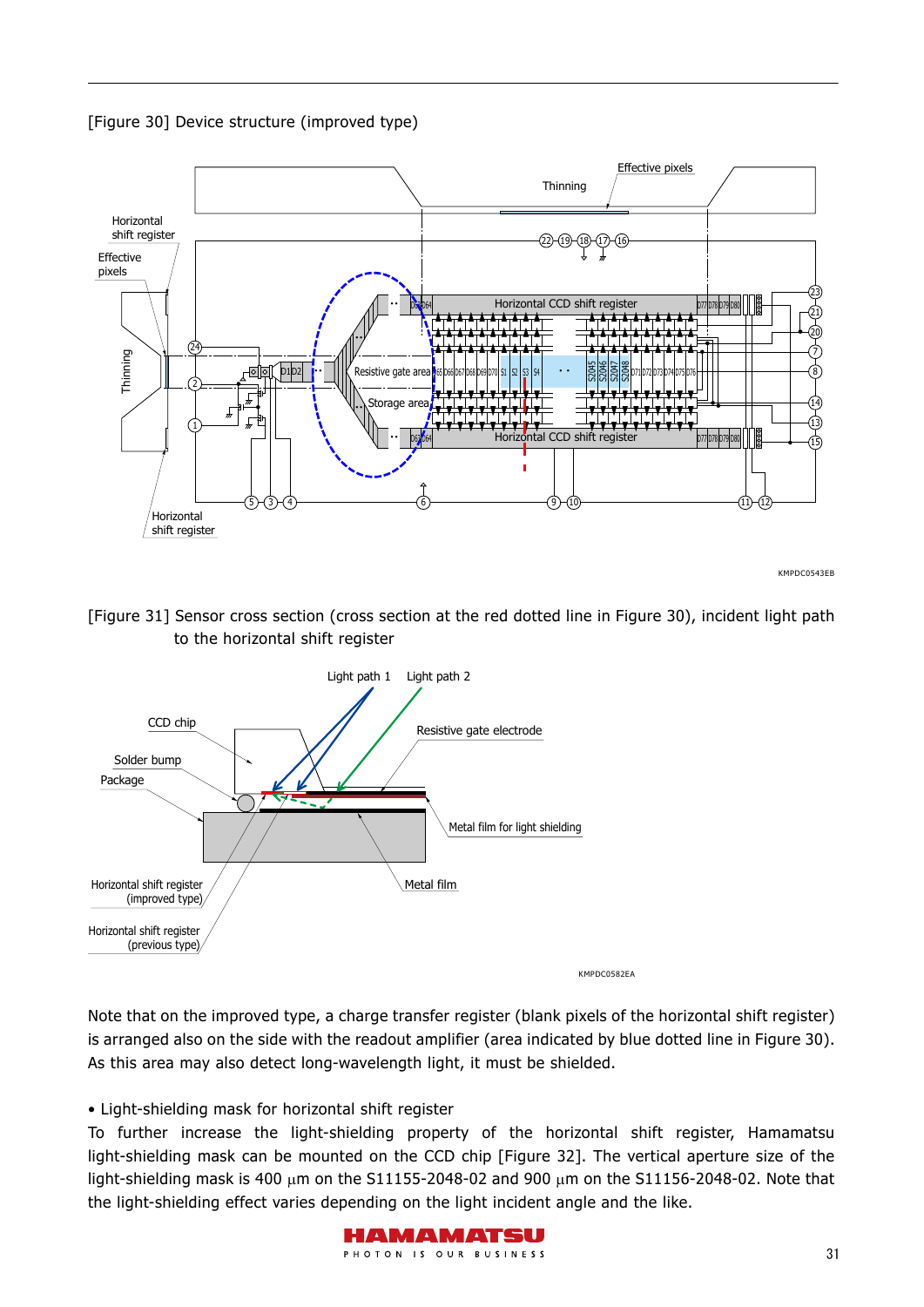

[Figure 32] Sensor configuration (light-shielding mask mounting: only available for the -02 type)

#### (4) Power consumption of resistive gate

The resistive gate is composed of a high-resistance electrode. Applying a voltage across the resistive gate transfers the signal charge. In this situation, the resistive gate consumes the power that depends on the supply voltage and its electrode resistance [Table 4].

| [Table 4] Power consumption and resistance of the resistive gate |  |  |  |  |  |  |
|------------------------------------------------------------------|--|--|--|--|--|--|
|                                                                  |  |  |  |  |  |  |

| Parameter   | Type no.               | Symbol | Min. | Typ. | Max. | Unit      |  |
|-------------|------------------------|--------|------|------|------|-----------|--|
|             | S11155-2048-01         |        | 1.4  | 2.5  | 12.5 | mW        |  |
| Power       | S11155-2048-02         |        | 50   | 100  | 160  |           |  |
| consumption | PREG<br>S11156-2048-01 |        | 0.7  | 1.3  | 6.3  |           |  |
|             | S11156-2048-02         |        | 30   | 60   | 90   |           |  |
|             | S11155-2048-01         |        | 0.5  | 2.5  | 4.5  |           |  |
|             | S11155-2048-02         |        | 0.4  | 0.7  | 1.4  | $k\Omega$ |  |
| Resistance  | S11156-2048-01         | RREG   |      |      | 9    |           |  |
|             | S11156-2048-02         |        | 0.7  | 1.1  | 2.2  |           |  |

(5) Output waveform example

The readout amplifier on the improved type is improved to support wide bandwidth.

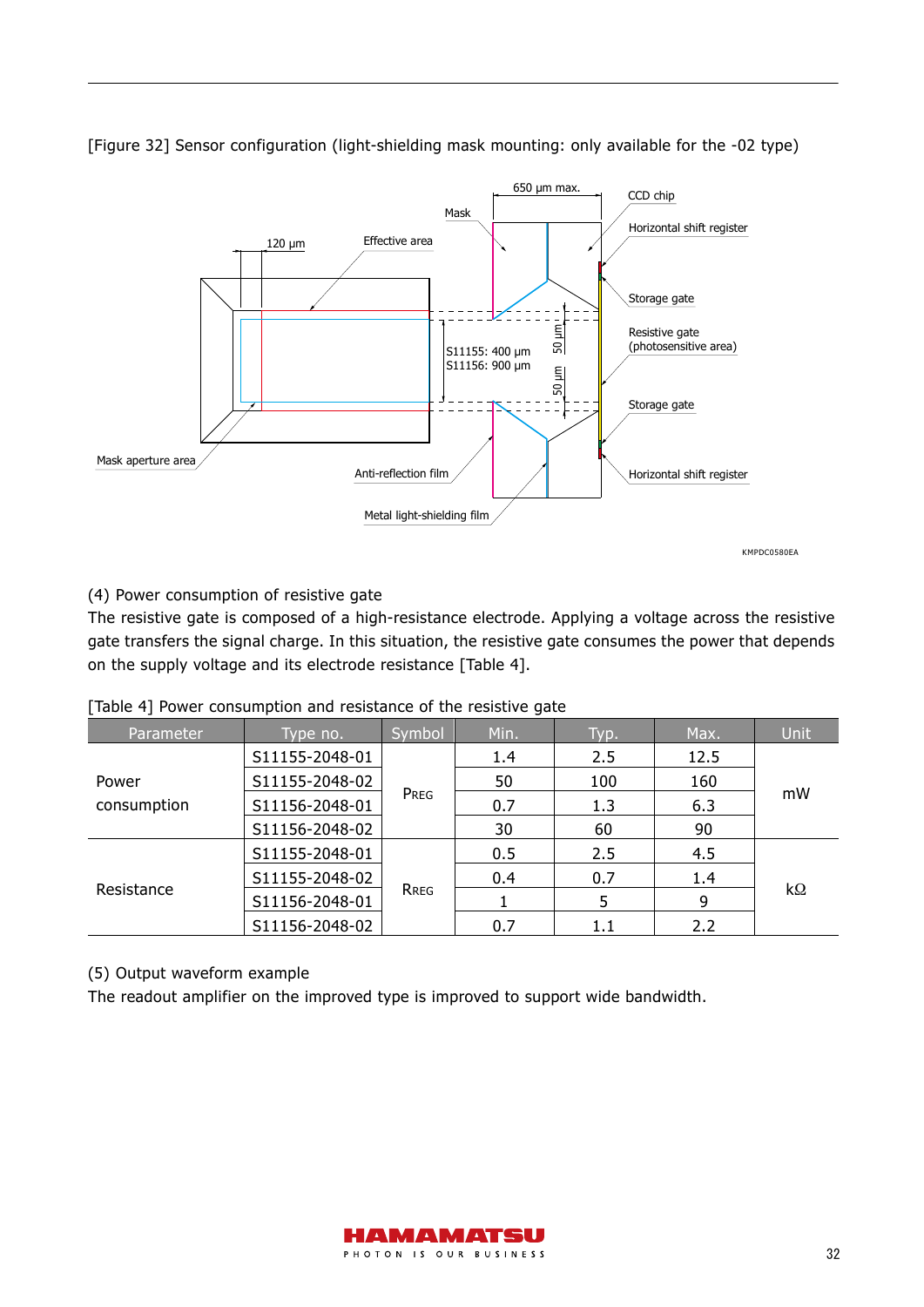[Figure 33] OS output waveform example (operating conditions: Typ., unless otherwise noted)



#### (6) Sensor temperature

Figure 34 is a measurement example showing the relation between the sensor temperature and the operating time when the S11156-2048-01 is operated with our evaluation circuit (circuitry is placed a sealed case with no heat dissipation measures). The sensor temperature increases markedly when operated at high speed. Since the rise in the sensor temperature increases the dark current and accelerates device degradation, we recommend taking heat dissipation measures, such as attaching a heatsink to the sensor or using a cooling fan.

If you want to achieve stable sensor temperature that is lower than room temperature, using a similar product, S13255/6 series, with a one-stage TE-cooler is recommended.

[Figure 34] Sensor temperature vs. operating time (using a Hamamatsu evaluation circuit)



KMPDB0331EA

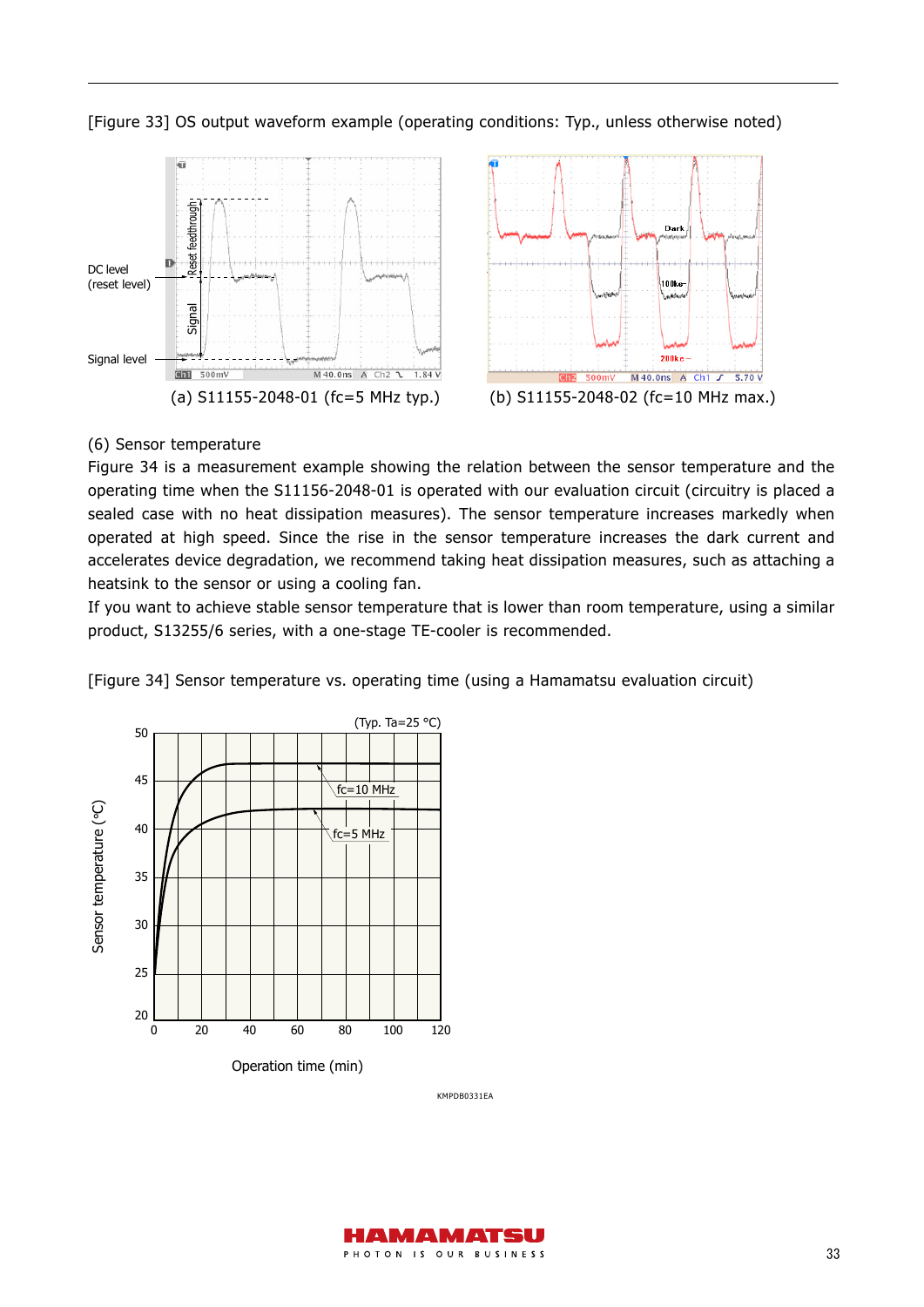## 13. Driver circuit

#### (1) Transfer clock pulse generator

As stated above, clock pulses with high and low levels of voltage amplitude are required to operate a CCD. These clock pulses must drive the vertical shift register and horizontal shift register at high speeds, which have an input capacitance of several hundred picofarads to several nanofarads. For this purpose, MOS driver IC is commonly used to drive a CCD since it is capable of driving a capacitive load at high speeds.

Normally, the timing signal generator circuit uses a PLD or FPGA that can generate TTL or CMOS logic level output. The output voltage is +3.3 V or +5.0 V, so a level converter circuit must be connected to the MOS driver IC.

In 2-phase CCD operation, the clock pulses for driving the vertical and horizontal shift registers must overlap with each other. For this reason, a resistor Rd with an appropriate value (damping resistor: a few ohms to several kiloohms) should be placed between the MOS driver IC and the CCD in order to adjust the rise time and fall time of the clock pulses.

To minimize noise intrusion to the CCD from digital circuits, it is recommended that the analog ground and digital ground be set to the same potential by the transfer clock pulse generator.

[Figure 35] Example of transfer clock pulse generator



KMPDC0052EB

#### (2) Bias generator circuit

The bias voltage is mainly applied to the peripheral section of the CCD output amplifier, so use a stable power supply with low noise. It is also important to note the voltage accuracy, voltage fluctuation, ripple, output current, and the like.

Figure 36 shows an example of a bias voltage generator circuit for the OD terminal. The reference voltage is generated from the reference power supply IC and is set to a specified voltage value by the amplifier making up the low-pass filter. This allows the user to obtain a highly stable and accurate voltage with low noise. Note that there are cases where low-noise linear regulator is used as a bias voltage generator circuit.

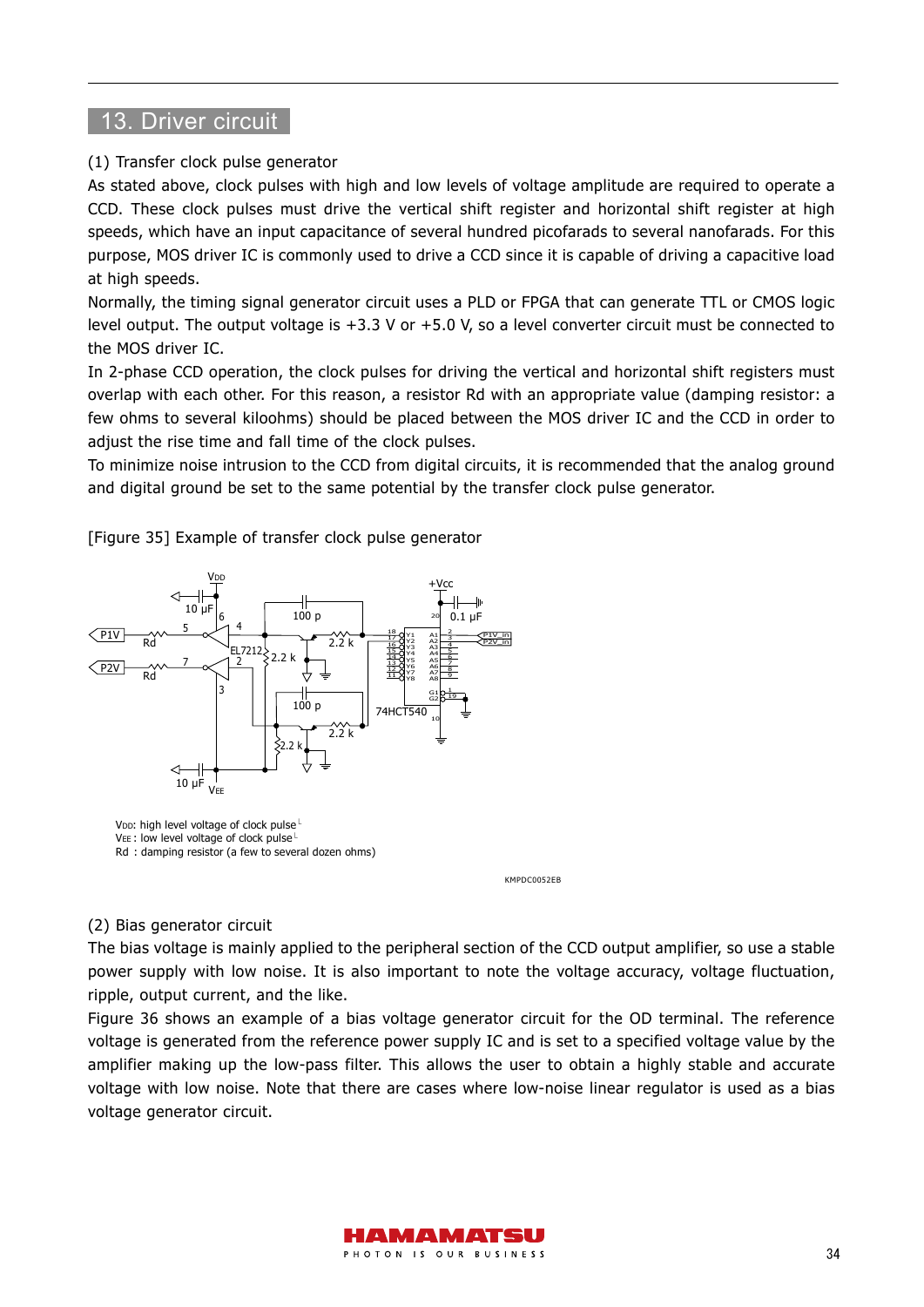[Figure 36] Example of bias voltage generator circuit



• Signal processing circuit

Major sources of noise from a CCD are the well-known kT/C noise and 1/f noise. The kT/C noise is generated by a discharge (reset operation) in the FDA. This noise is inversely proportional to the square root of the node capacitance (Cfd) of the FDA and makes up a large percentage of the total noise of a CCD. The 1/f noise is generated by the MOSFET constituting the FDA and is inversely proportional to the frequency.

These noises degrade the S/N in the CCD system and therefore should be reduced as much as possible in the signal processing circuit. A typical circuit for this purpose is a CDS circuit.

The operating principle of the CDS circuit is described below. Figure 37 shows an output waveform from a CCD. As stated above, kT/C noise occurs during a reset period in the FDA. At the point where the reset period has ended, the voltage level varies due to kT/C noise. Therefore, if data is acquired at time T2, the S/N deteriorates by an amount equal to the kT/C noise variation. In contrast, acquiring data at times T1 and T2 on the output waveform and then obtaining the difference between them will extract only a signal component ΔV with the kT/C noise removed. DC components such as the offset voltage component and reset feed-through are removed at the same time.

[Figure 37] CCD output waveform



There are two types of CDS circuits: "Type 1" that uses a clamp circuit in combination with a sample-and-hold amplifier (SHA), and "Type 2" that uses a SHA in combination with a differential amplifier. Type 1 has a very simple circuit configuration [Figure 38]. But if the ON resistance of the switch used in the clamp circuit is large, the amount of noise that can be removed will be small or a DC voltage error will occur. Ideally, the ON resistance should be 0 Ω.

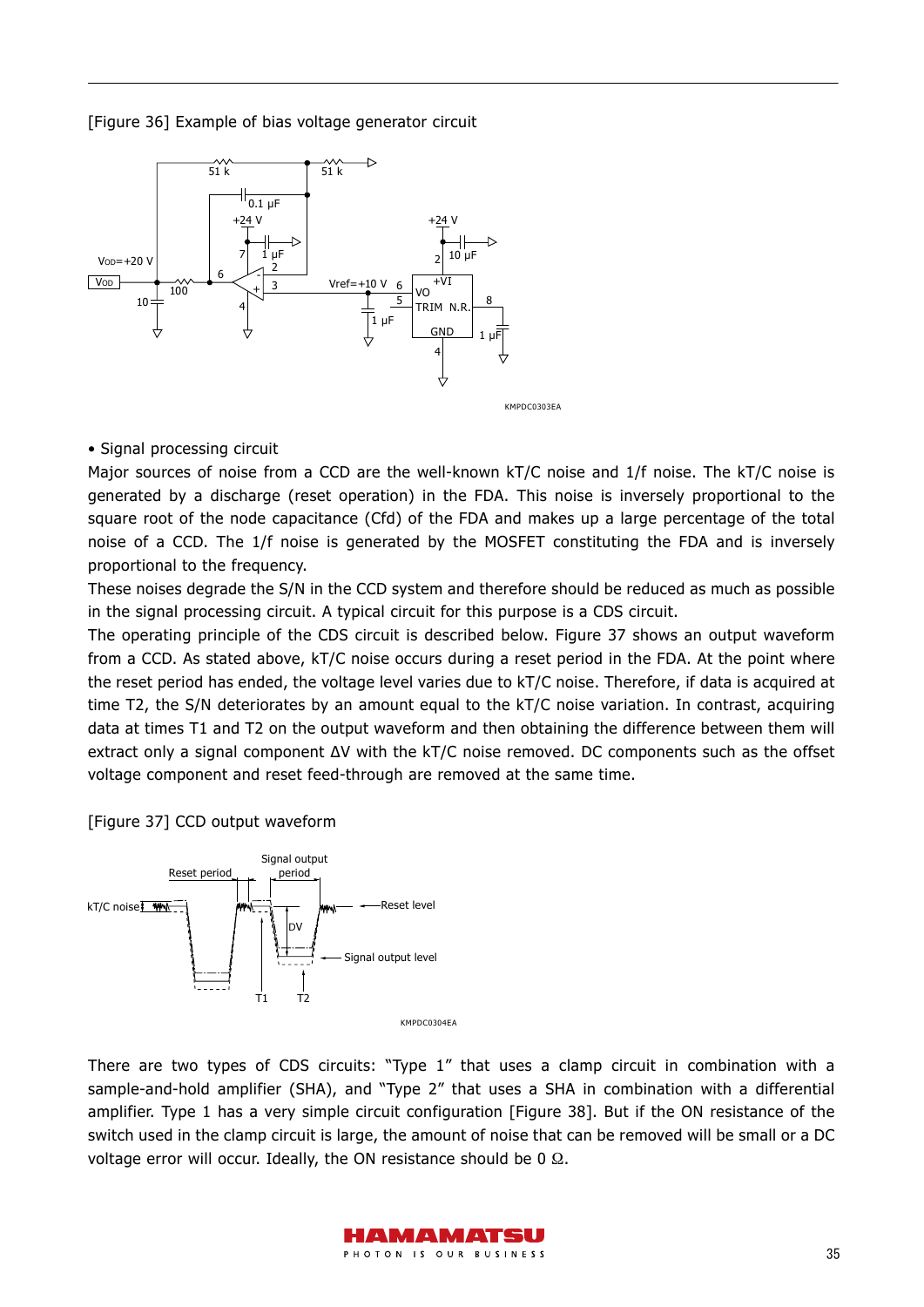



Type 2 uses a larger number of components but removes noise more effectively than Type 1. However, since Type 2 makes an analog calculation of the SHA output, the noise of the SHA itself may be added, resulting in increased noise in some cases. The SHA noise should be small enough so that the kT/C noise can be ignored.

[Figure 39] CDS circuit block diagram (using SHA and differential amplifier)



A circuit example of Type 1 is shown in Figure 40.

The preamp gain should be set high in order to sufficiently amplify the CCD output signal. Since the CCD output signal contains DC voltage components, a capacitor is used for AC coupling. Note that this capacitor can cause a DC voltage error if the preamp bias current is large. Therefore, a preamp with a small bias current must be selected. A JFET or CMOS input amplifier is generally used. It is also necessary to select a low-noise amplifier with a bandwidth wide enough to amplify the CCD output waveform.

The clamp circuit is made up of capacitors and an analog switch. As the analog switch, we recommend using a high-speed type having low ON resistance and small charge injection amount.

As with the preamp, the last-stage amplifier is AC-coupled via a capacitor, so a JFET or CMOS input amplifier should be selected. In addition, a non-inverted amplifier must be configured to allow high input impedance.

Incidentally the CCD provides a negative-going output while the last-stage amplifier gives a positive-going output to facilitate analog-to-digital conversion. For this reason, an inverted amplifier is